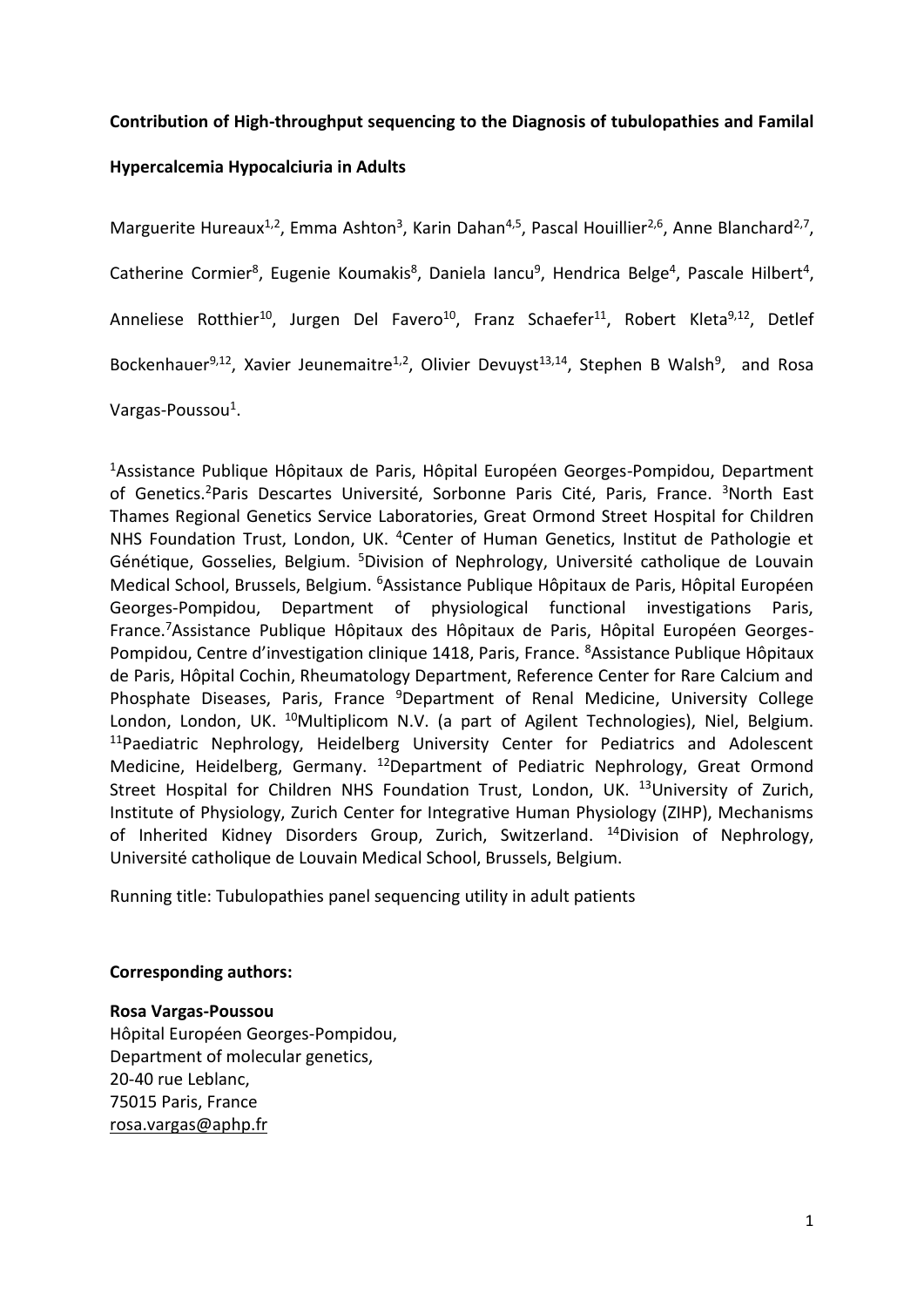# **Stephen B Walsh**

Department of Renal Medicine, University College London, London, UK mailto:stephen.walsh@ucl.ac.uk

## **Olivier Devuyst**

University of Zurich, Institute of Physiology, Zurich Center for Integrative Human Physiology (ZIHP), Mechanisms of Inherited Kidney Disorders Group, [olivier.devuyst@uclouvain.be](mailto:olivier.devuyst@uclouvain.be) or [olivier.devuyst@uzh.ch](mailto:olivier.devuyst@uzh.ch)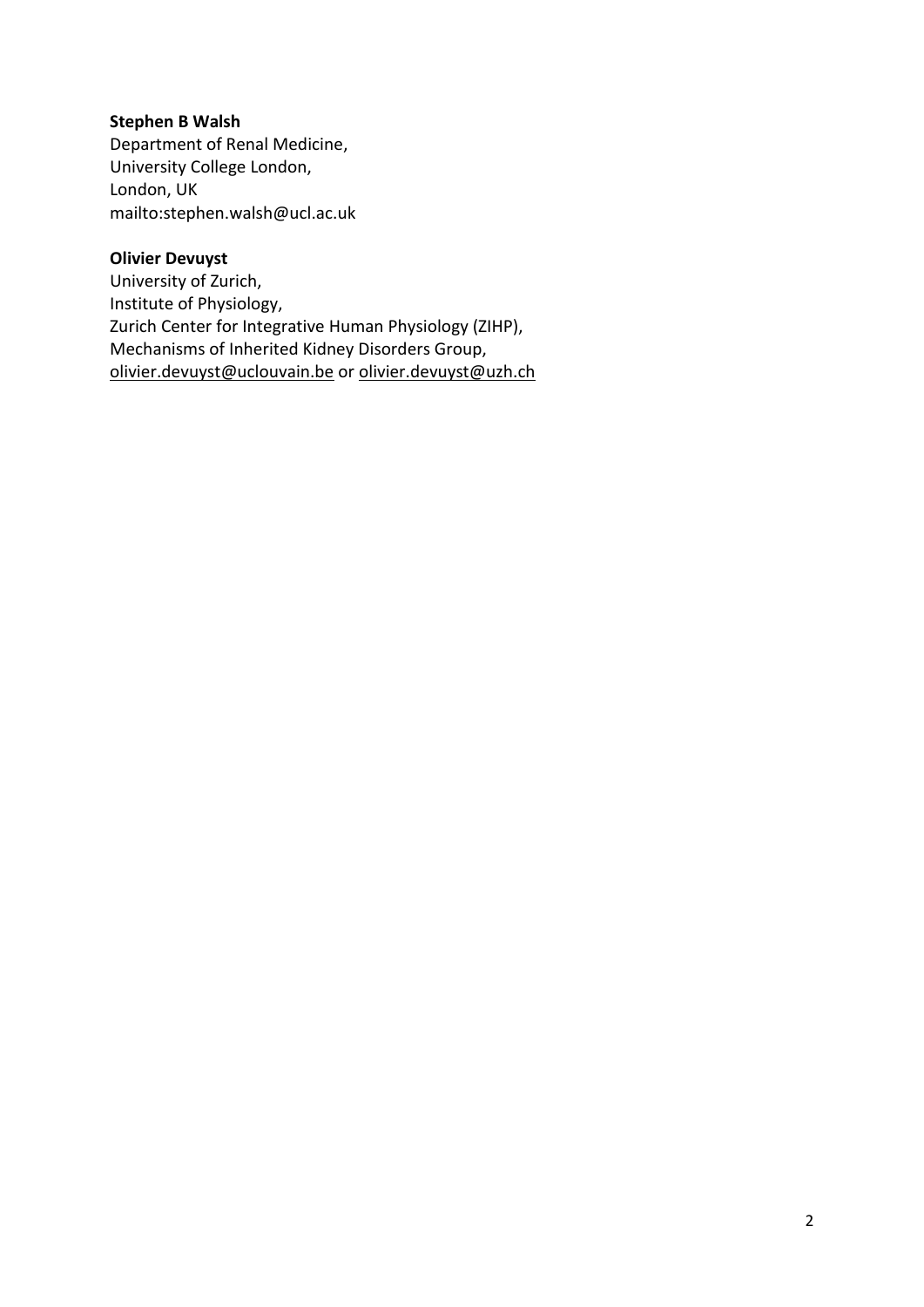#### **Abstract:**

Hereditary tubulopathies are rare diseases with unknown prevalence in adults. Often diagnosed in childhood, hereditary tubulopathies can nevertheless be evoked in adults. Precise diagnosis can be difficult or delayed due to insidious development of symptoms, comorbidities and polypharmacy. The aim of this study was to evaluate the diagnostic value of a specific panel of known-genes implicated in tubulopathies in adult patients and compare with our data obtained in children. We analysed 1033 non-related adult patients with a clinical diagnosis of tubulopathy (n=744) or familial hypercalcemia with hypocalciuria (n=289) recruited by three European reference centres. Three-quarters of our tubulopathies cohort included individuals with clinical suspicion of Gitelman syndrome, renal hypophosphatemia and renal tubular acidosis. We detected pathogenic variants in 26 different genes confirming a genetic diagnosis of tubulopathy in 29% of cases. In In 16 cases (2.1%) the genetic testing changed the clinical diagnosis. The diagnosis of familial hypercalcemia with hypocalciuria was confirmed in 12% of cases. This work demonstrates the genetic origin of tubulopathies in one out of three adult patients, which is half of the rate observed in children. Establishing a precise diagnosis is crucial for patients, in order to guide care, to survey and prevent chronic complications as well as for genetic counselling. At the same time, this work enhances our understanding of complex phenotypes and enriches the database of causal variants described.

**Keywords:** Tubulopathy, Next Generation Sequencing, Adults, genetic testing.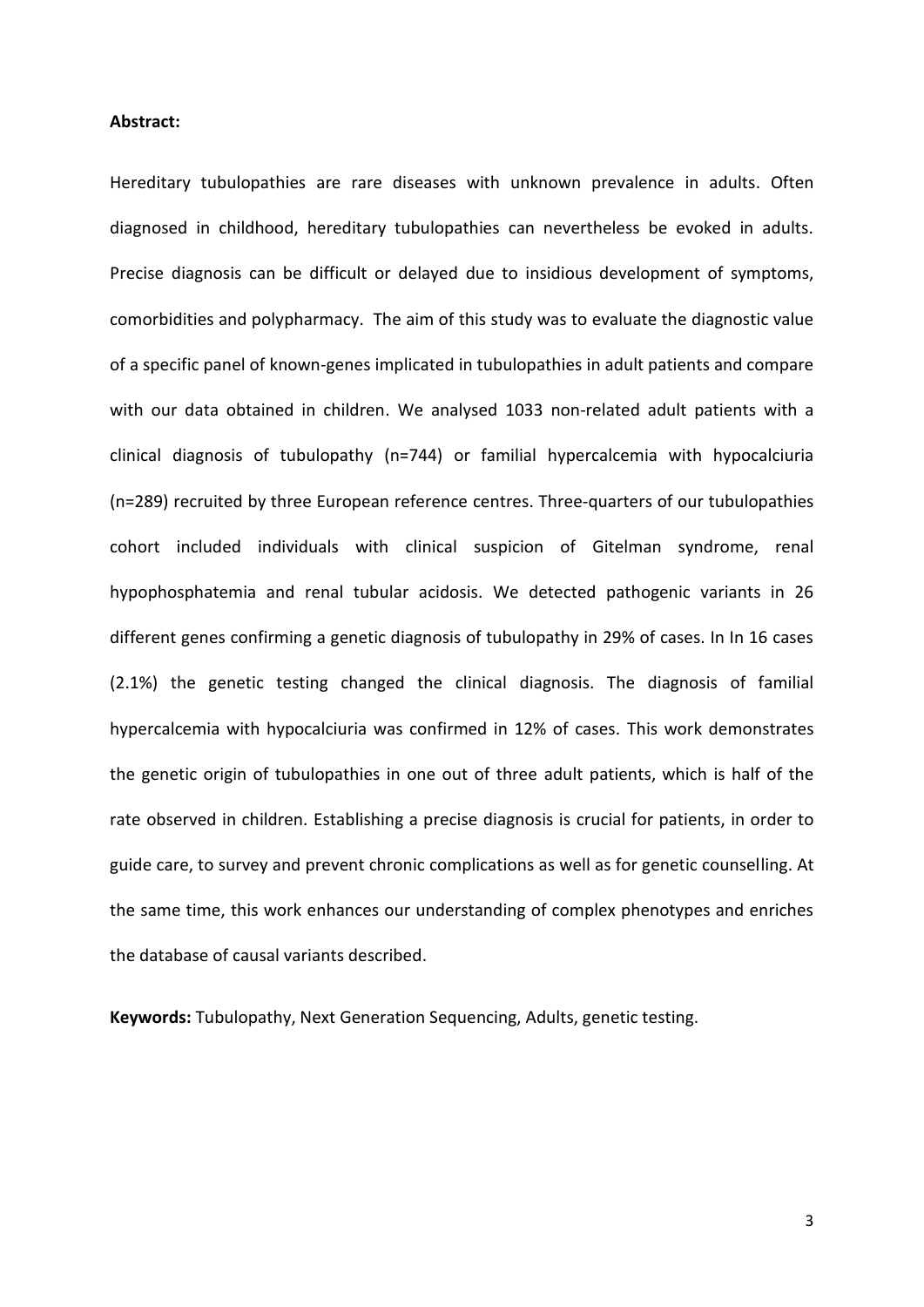#### **Introduction**

Inherited renal tubulopathies are rare diseases often diagnosed in children, particularly those with autosomal recessive transmission. Although some tubulopathies are diagnosed in adulthood, including recessive diseases with potentially mild presentation (e.g. Gitelman syndrome), slowly progressive dominant diseases, (e.g. Autosomal Dominant Tubulointerstial Kidney Disease), and diseases with variable severity (e.g. Dent disease), the prevalence of tubulopathies in adults remains mostly unknown.<sup>1,2,3</sup> In addition, the clinical presentation may be atypical or insidious, complicating and delaying the diagnosis of tubular dysfunction. 4

Advances in understanding renal tubular solute transport systems has been achieved through the elucidation of monogenic tubular disorders, and follow-up studies using cellular and animal models.<sup>5</sup> In turn, these advances allowed to improve molecular diagnosis and genetic counselling, as well as to devise therapeutic or preventive measures. $6$  The introduction of high-throughput gene panel sequencing makes the analysis of several genes at the same time possible for genetically heterogeneous diseases and allows accurate diagnosis in patients with atypical presentations.<sup>7</sup>

We recently published the experience of three European centres using a next generation sequencing (NGS) panel of 37 known genes to assess children with suspected tubulopathies and confirmed genetic disease in two-thirds of those tested. 8 In this article, we describe our results in a large adult population using the same panel as well as an improved second version containing nine additional genes.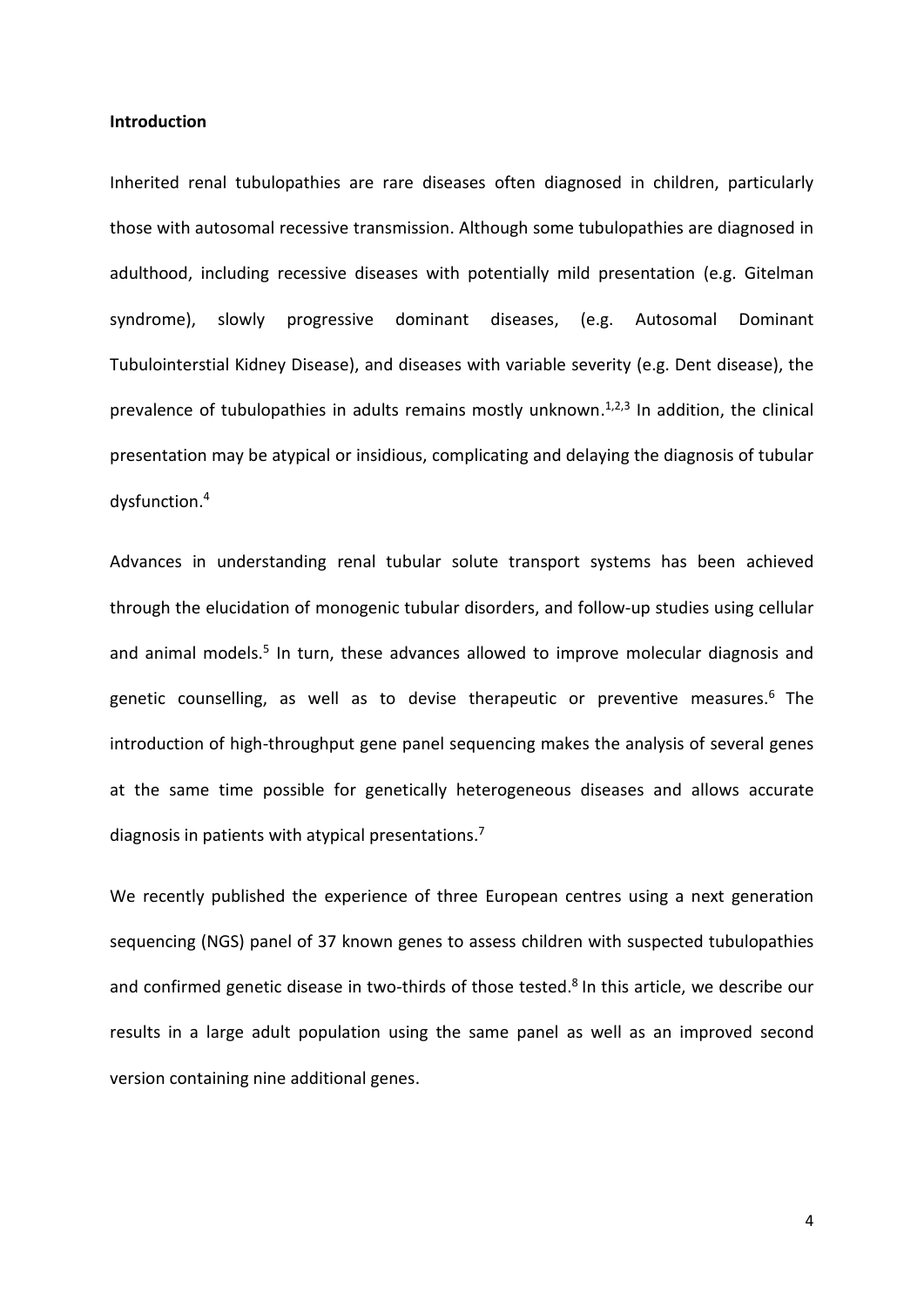#### **Results**

### *Patients*

The clinical diagnoses of the adult cohort of 1033 patients comprise 20 different tubulopathies and Familial Hypercalcemia Hypocalciuria (FHH) (Table 1) . Four diagnoses correspond to 75% of the cohort: FHH, N=289, Gitelman syndrome (GS, N=272), renal hypophosphatemia (RH, N=124), which includes nephrolithiasis/osteoporosis hypophosphatemic (NPHOP) and Hereditary Hypophosphatemic Rickets with Hypercalciuria (HHRH), and distal Renal Tubular Acidosis (dRTA, N=86). Details of additional suspected diagnoses and their proportion in the cohort are summarized in Table 1.

### *Overall diagnostic performance: initially suspected and diagnostic revision:*

In this cohort, pathogenic or likely pathogenic variants were detected in 26% of cases (269/1033) allowing a genetic confirmation. In 24.5% (253/1033) these variants were directly related to the diagnosis initially suspected. In contrast, in 1.5% (16/1033) the genetic findings corresponded to a different diagnosis, symptoms of which may phenocopy the suspected initial pathology. If we consider only tubulopathies, the revision rate is 2.1% (16/744). The global performance is summarized in Supplementary Figure 1.

### **Genetic variants**

A total of 275 variants were detected in 26 out of the 46 genes included in version 2 of the panel; a third of these variants were not previously described (Table 2). 86% of the variants (236/275) were classified as class 4 or 5 and 25% (59/236) were not previously described. Table 3 summarizes novel variants classified as class 4 or 5 along with the criteria used for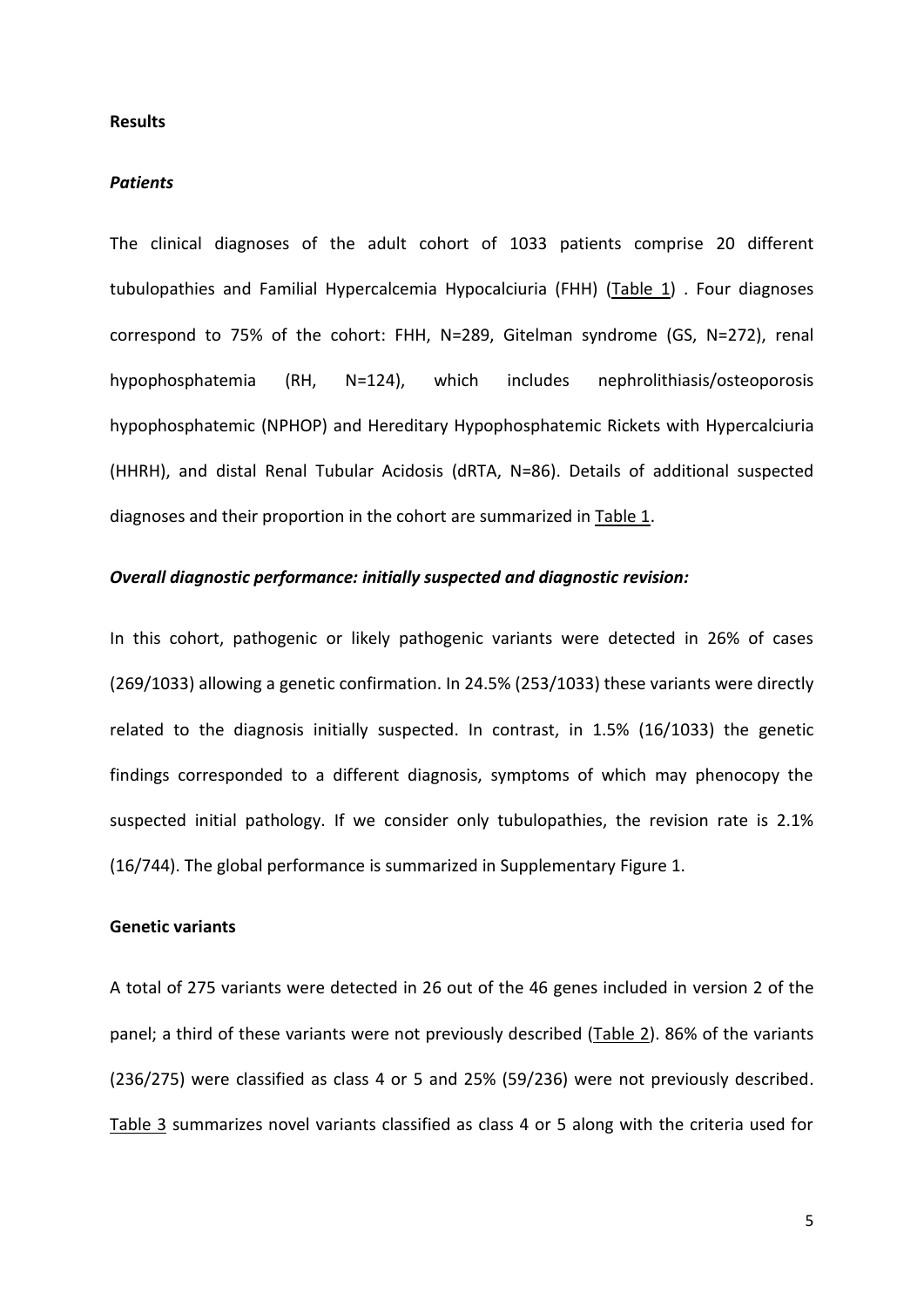their classification. The variants already reported as well as class 3 variants are summarized by disease and by gene in Supplementary Table 1.

The analysis of 90 relatives from 56 different families allowed confirmation of: (i) the genetic diagnosis in 29 affected relatives; (ii) compound heterozygosity in patients with recessive diseases after the analysis of parents or children in 22 families, (iii) confirmation of heterozygous carrier status in two cases of X-linked disease; and exclusion of familial disease in 15 relatives of patients with autosomal dominant disorders.

### *Performance by disease:*

The detection rates of mutations by disease entity are shown in Figure 1A.

### Familial Hypercalcemia Hypocalciuria

FHH constitutes the largest part of our cohort (28%, 289/1033 patients). Patients with this diagnosis were mainly included by the Paris centre. Among patients with this clinical diagnosis, 12.5% (36/289) were genetically confirmed. Mutations were identified in the *CASR* gene in 81% (29/36 FHH1), in the *AP2S1* gene in 14% (5/36 FHH3) and in the *GNA11* gene in 6% (2/36 FHH2). The available clinical and biochemical characteristics of these patients are summarized in supplementary Table 2.

### Tubulopathies

GS represents the second most important clinical diagnosis of the tubulopathies in this cohort (26%, 272/1033). Among these, 43% (117/272) were genetically confirmed, i.e. detection of two heterozygous class 4 or 5 variants in the *SLC12A3* gene.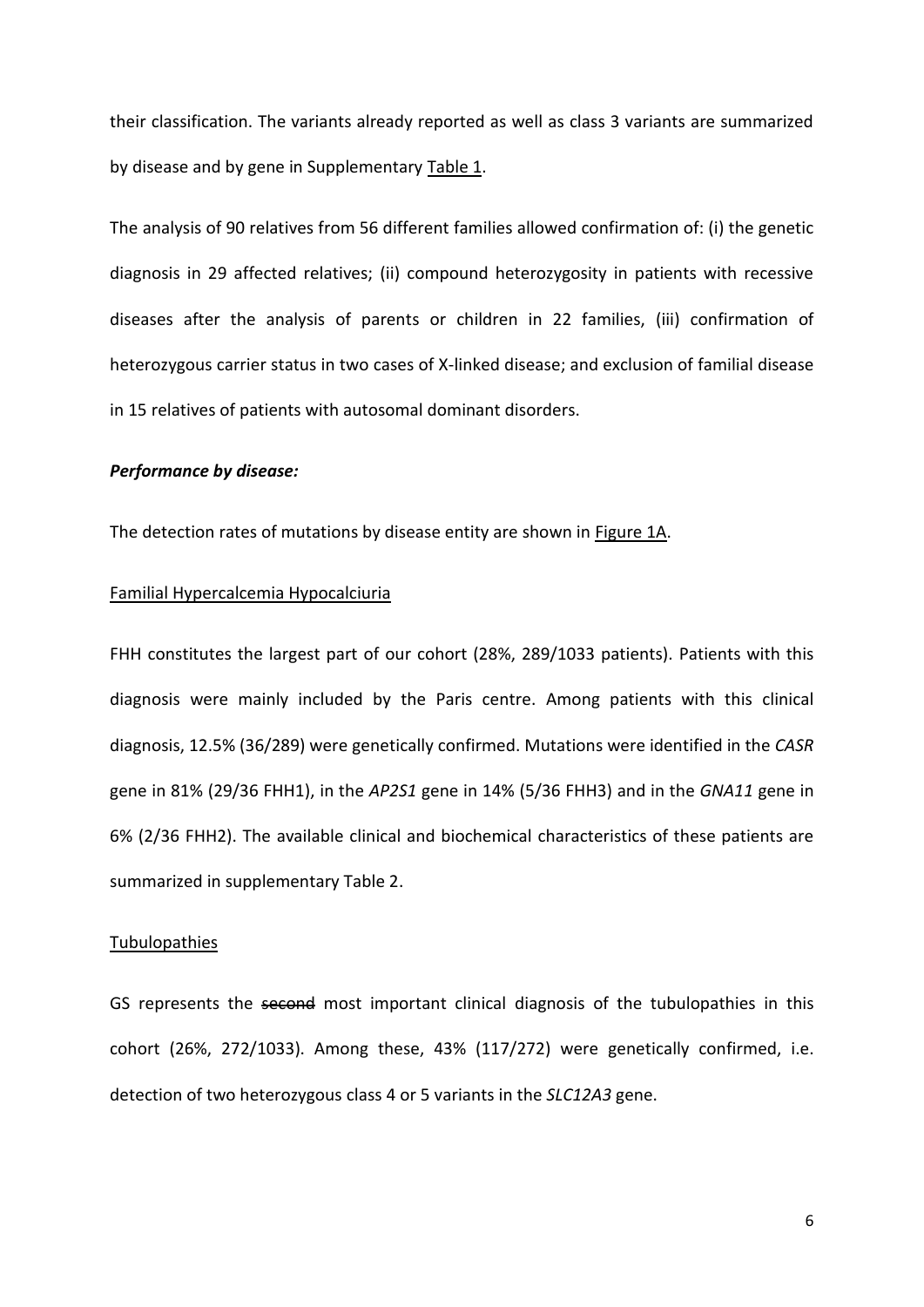RH corresponds to 12% of the cohort (124/1033) with a mutation detection rate of 18% (22/124). Thirteen patients had variants in the *SCL34A3* gene: 8 had one heterozygous variant, and 5 had two heterozygous variants (unfortunately DNA from relatives was unavailable for segregation studies). Seven patients had heterozygous pathogenic variants in the *SLC9A3R1* gene. Finally, two patients had heterozygous pathogenic variants in the *SLC34A1* gene. Interestingly one of patients with clinical and genetic diagnosis of RH with pathogenic heterozygous variant *SCL34A3* has also a class 5 variant in the *SLC9A3R1* gene, raising the possibility of digenism.

The third most common tubulopathy in the cohort is dRTA, representing 8% of the patients (86/1033). Out of the 86 patients with this diagnosis, 18 were genetically confirmed (21%). *SLC4A1* was implicated in 15 patients (83%), *ATP6V1B1* in 2 patients, and *ATP6V0A4* in 1 patient.

Autosomal Dominant Tubulointerstitial Kidney Disease related to *UMOD* (ADTKD-*UMOD*), represents 4.5% of the cohort (47/1033), and 17% of these patients (8/47) had genetic confirmation. Dent disease represents 3.6% of the cohort (37/1033), with a rate of genetic confirmation of 49% (18/37). Fifteen patients carried *CLCN5* variants (Dent 1), and 3 patients carried *OCRL* variants (Dent 2). BS and Autosomal Dominant Hypocalcaemia (ADH) each represent 3% of the cohort (31 and 34/1033) with a rate of genetic confirmation of 20% (6/31) and 9% (3/34) respectively.

The following diagnoses each represent less than 3% of the cohort and have a rate of genetic confirmation between 18 and 50% (Table 1): Pseudohypoaldosteronism type 2 (PHA2), hypomagnesemia (HOMG), Infantile Hypercalcemia (IH) and renal glycosuria (RG). Finally,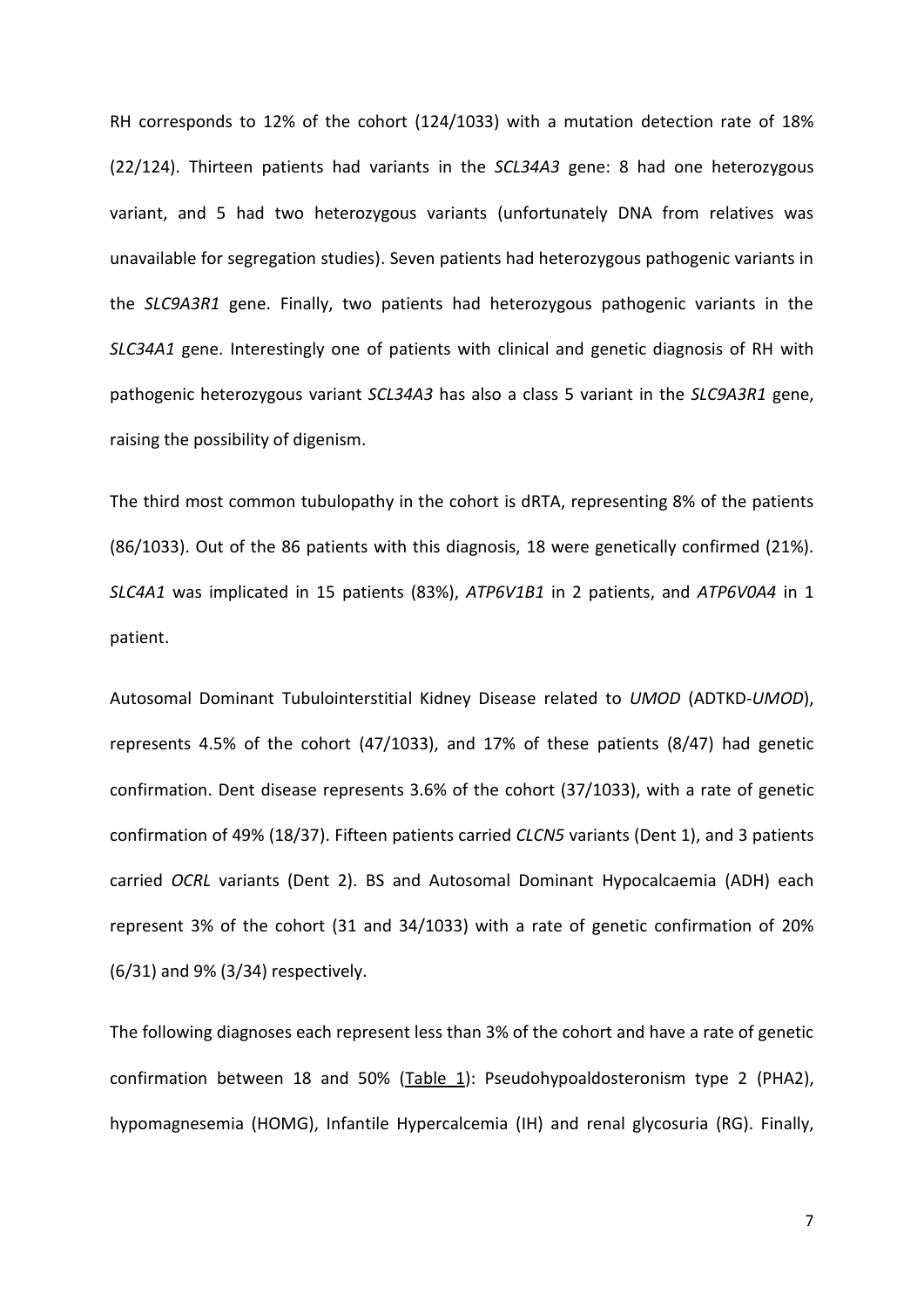one patient with clinical diagnosis of mixed RTA had a genetic confirmation (homozygous class 4 variant in the *CA2* gene).

Other clinical diagnoses, for which no genetic confirmation was made included: patients with type 1 pseudohypoaldosteronsim (PHA1), nephrocalcinosis (NC), hypertension, nephrogenic diabetes insipidus, nephrogenic syndrome of inappropriate antidiuresis (NSIAD), Fanconi syndrome, hypouricemia and hyperuricemia (Table 1).

#### **Patients with variants of unknown significance (VUS)**

Thirty variations detected in 16 different genes in 40 patients were classed as class 3 or VUS. They are described by disease and by gene in Supplementary Table 1. In ten patients with clinical BS or GS, the class 3 variant was associated with a class 4 or 5 variant in the same gene.

#### **Genetic revision of the clinical diagnosis**

In 16 cases, the analysis of other genes present in the panel allowed a revision of the diagnosis. Table 4 summarises these cases.

First, half of these cases correspond to the known overlap of phenotypes of GS and classic BS that turned out to be genetically either BS type 3 or GS.

Second, one patient with clinical diagnosis of ADTKD had a genetic diagnosis of BS type 1 (patient B26). This patient had a diagnosis of chronic kidney disease at the age of 32 years, in absence of other manifestations except polyuria; she had hyperuricemia and normal level of potassium. Her oldest sister had gouty arthritis before the age of 30 years. The patient and her younger sister had nephrocalcinosis. DNA samples were not available to test family segregation.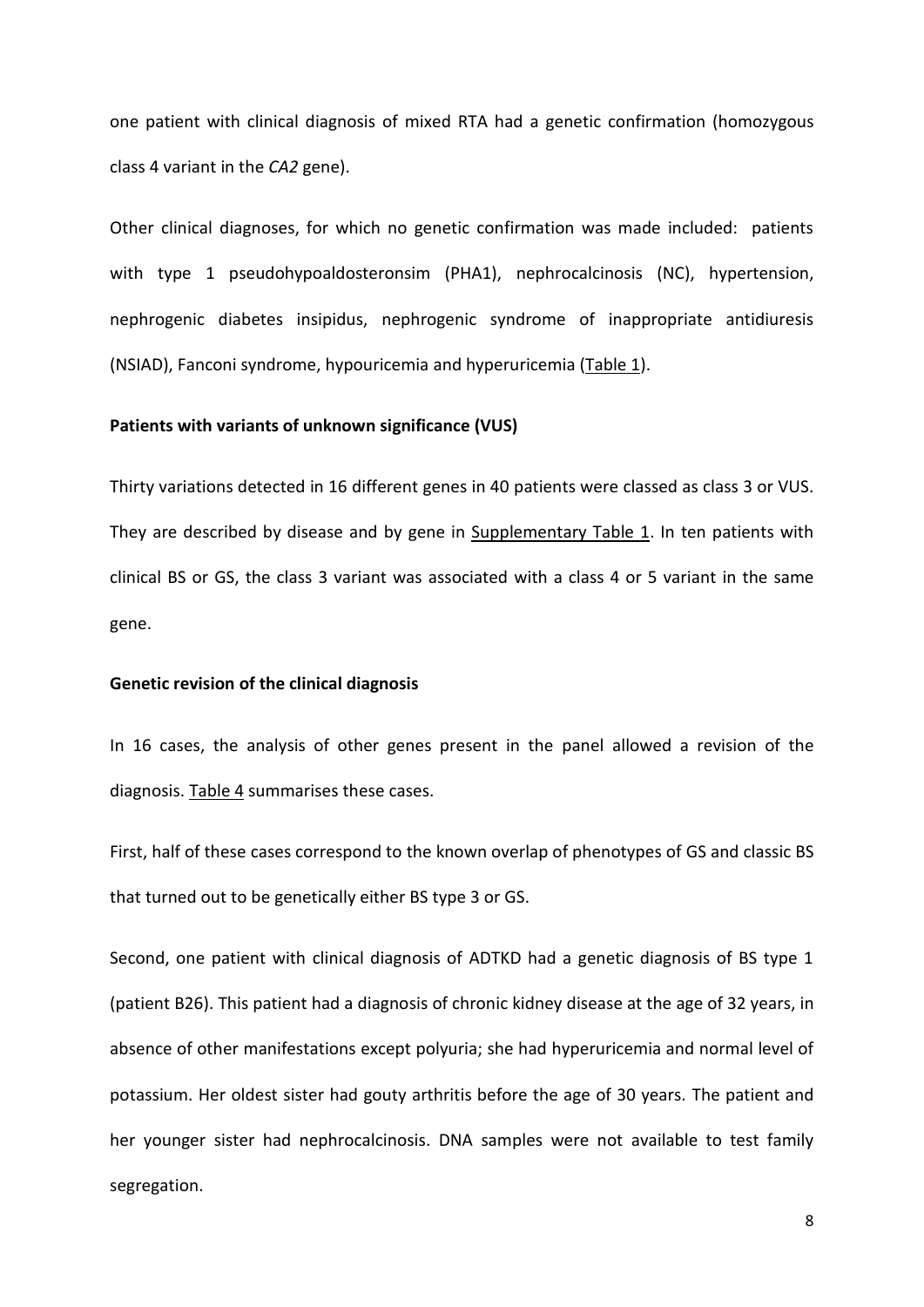Third, 3 cases with clinical diagnosis of incomplete dRTA were genetically diagnosed as type 2 BS (patient L84), GS (L150) and RH (P6). Patient L84 had hypokalaemia and nephrocalcinosis diagnosed age 35 yr. She was referred to nephrology 3 years later, on potassium supplements and amiloride. Her parents were first cousins and she had a strong family history of kidney stones. Plasma bicarbonate at presentation was 26 mmol/L, and the initial clinical diagnosis was of incomplete dRTA. L150 is a patient from Turkish Cyprus, who had severe acidosis (bicarbonate 12 mmol/L), hypokalaemia (potassium 2.7-3 mmol/L), normal plasma magnesium and chloride and a urinary pH of 8. He was on potassium supplements and spironolactone at the time of genotyping. Patient P6 had a history of kidney stones and hypocitraturia; an acid load test showed an inappropriate urinary pH (5.8) and an abnormal ammonia excretion establishing the diagnosis of incomplete dRTA, nevertheless a borderline phosphate concentration was also observed; in this patient two heterozygous variant in *SLC34A3* were detected.

Fourth, the patient with renal hypomagnesemia who had a final diagnosis of GS (P113) presented with severe hypomagnesemia (0.25 mmol/L) and borderline hypokalemia (3.4 to 3.9 mmol/l); the hypokalemia was initially considered secondary to hypomagnesemia.

Fifth, in one patient with clinical diagnosis of Dent disease (P179), the genetic diagnosis was an autosomal dominant dRTA. This patient with a history of stone disease was given a diagnosis of Medullary Sponge Kidney disease at 20 years old; an evaluation three years later showed proximal tubulopathy and CKD: renal hypophosphatemia, hyperchloremic metabolic acidosis, hypocitraturia, proteinuria (1.41g/day with moderate albuminuria 143 mg/day) and Inulin clearance of 58 ml/min/1.73  $m^2$ . No variants were detected in genes responsible for Dent disease or renal Fanconi syndrome. Taking into account the presence of stone disease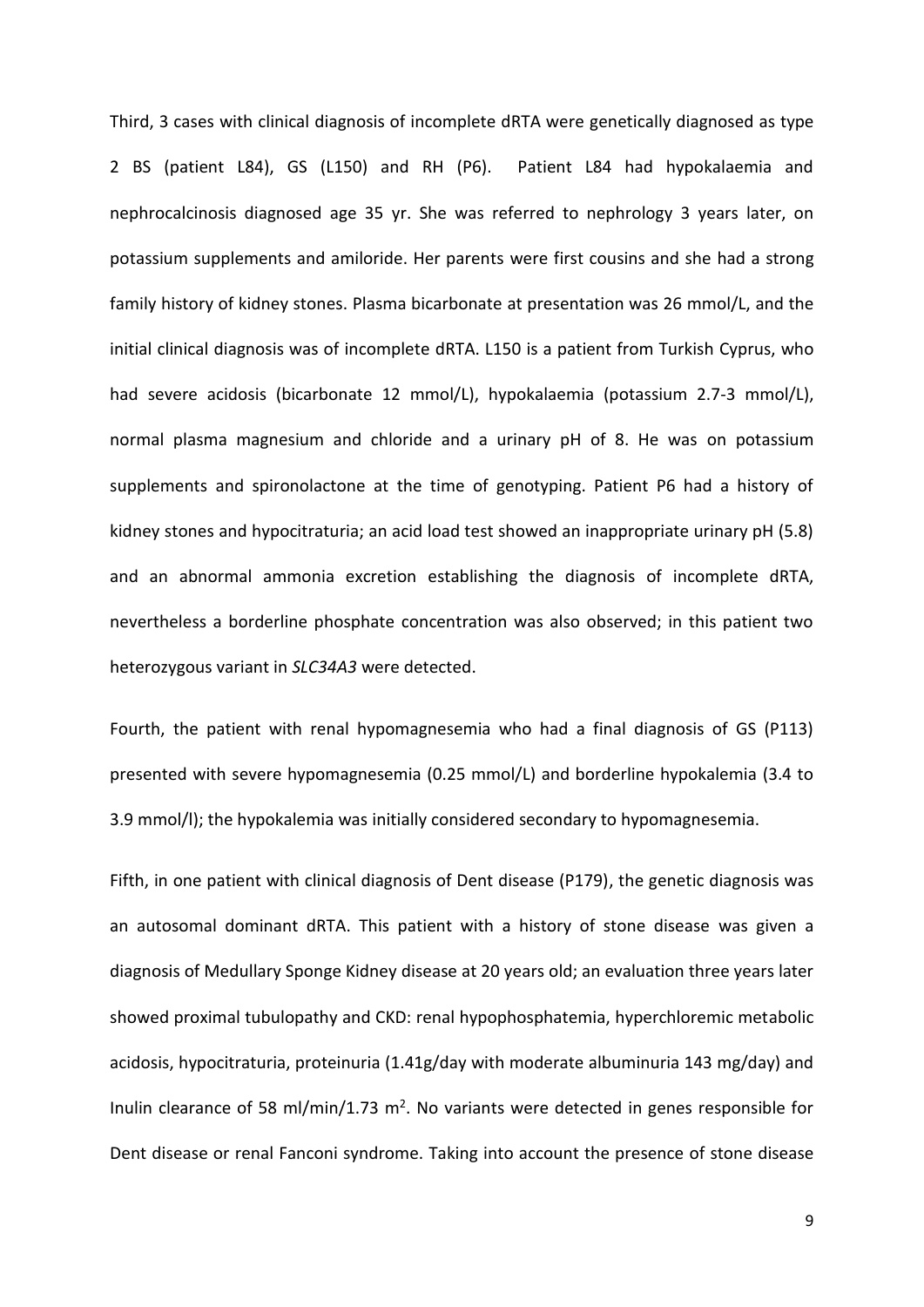and hypocitraturia, we looked for variants in genes responsible of dRTA and detected a known class 5 variant in the *SLC4A1* gene.

Finally, two cases with clinical diagnosis of IH and nephrolithiasis had heterozygous variants in the *SLC34A3* gene (B61 and P582).

### **DISCUSSION**

Hereditary tubulopathies are less frequently diagnosed in adults. However, the establishment of a precise diagnosis is important to guide care, survey and potentially prevent chronic complications as well as for genetic counselling. In this paper we describe the analysis of a large multicentre cohort of adult patients with a panel of 46 genes involved in tubulopathies or in FHH, which yielded an overall genetic confirmation in 26% of cases after the detection of pathogenic variants in 26 different genes.

Twenty-eight percent of cases of this cohort have a clinical diagnosis of FHH, which is not primarily a tubulopathy. The genes responsible for this disease have been included due to the role of the corresponding proteins in tubular calcium reabsorption. In addition, patients with this diagnosis were mainly included by Paris centre. With the exclusion of this disease, the rate of genetic confirmation increases to 29% (216/744), which is approximately half of the rate we observed previously in children (64%).<sup>8</sup> This percentage remains unchanged when genes presented only in the  $2<sup>nd</sup>$  panel version are excluded (see Supplementary Table 3 for panel composition).

A recent study analysed a panel of 30 genes that cause nephrolithiasis/nephrocalcinosis (NC/NL) in a cohort of children and adults showing that the detection rate of monogenic causes in adults was half that seen in children (11.4% vs 20.8%).<sup>9</sup>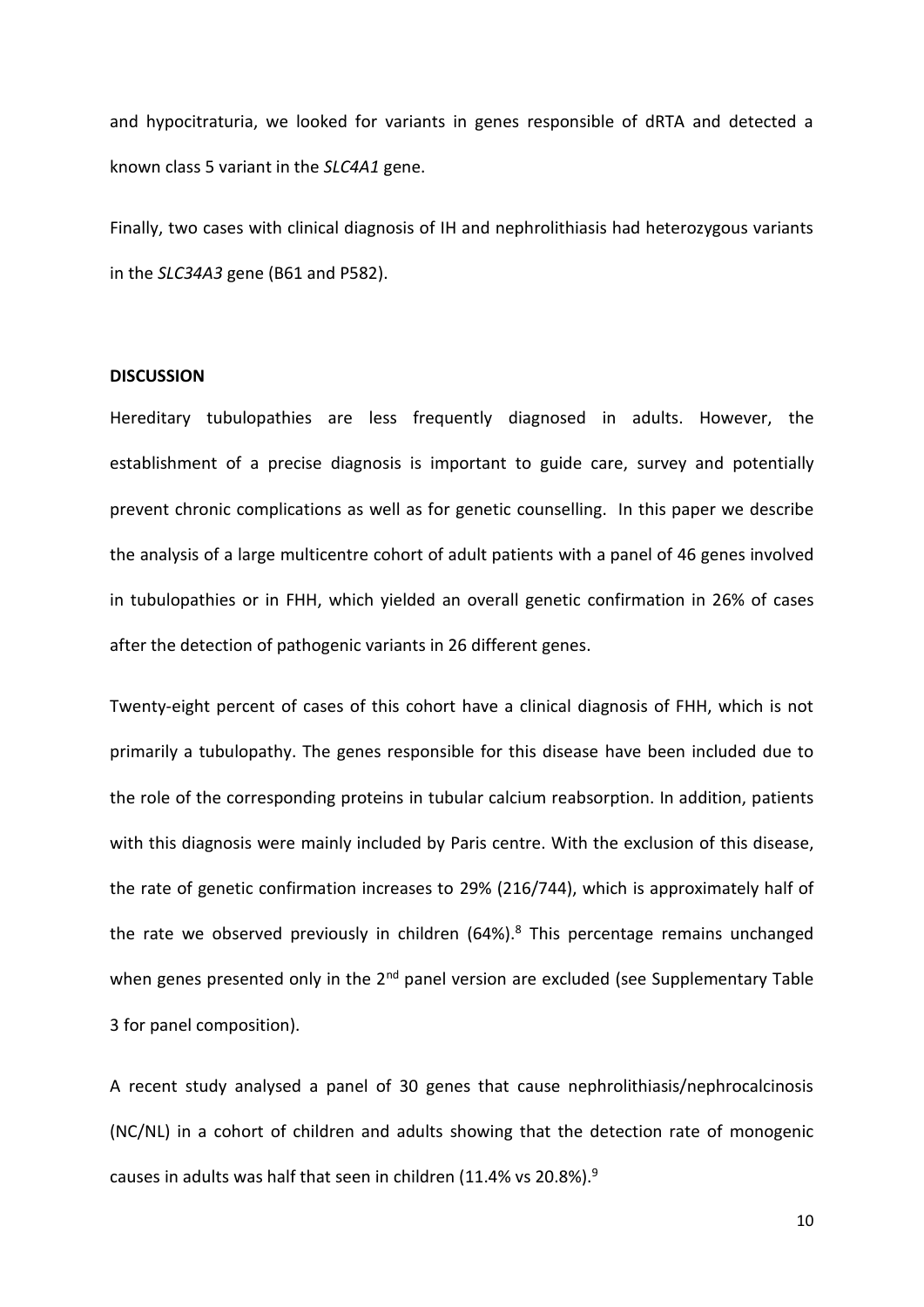Several features may explain the lower rate observed in adults. First, autosomal recessive tubulopathies are mainly diagnosed in children. Accordingly, Halbritter et al., in their study of monogenic causes of NC/NL found that recessive causes were diagnosed more frequently in childhood, whereas dominant disease more commonly in adulthood. <sup>9</sup> Nevertheless, in our cohort autosomal recessive diseases were confirmed in 153/269 patients (57%), primarily in patients with GS (n=120) and BS (n=16).

Second, the presence of co-morbidities and polypharmacy in cohorts of adult patients can make interpretation of the phenotype more difficult (especially when the phenotype involves chronic kidney disease), or complicate the interpretation of urinary chemistry. Also acquired tubular dysfunction (e.g. autoimmune dRTA, renal Fanconi syndrome caused by drug or environmental toxicity) is much more common in adults and genetic testing may be an important part of investigation for these patients.<sup>10, 11, 12</sup>

Third, a significant number of tests are performed as exclusion diagnosis. This is especially true for patients with clinical diagnosis of FHH, for which we have a low diagnosis rate (12.5%). FHH could have a very similar clinical presentation to primary hyperparathyroidism (PHPT) and, despite proposed scores and algorithms, it remains difficult to have a precise clinical diagnosis.<sup>13</sup> It is therefore recommended in these cases to exclude a diagnosis of FHH before committing to parathyroidectomy, which is inappropriate in FHH.<sup>14</sup> We were able to analyse the data of 86 patients for whom a genetic diagnosis of FHH was excluded and follow-up information was available. Thirty-five patients (41%) were parathyroidectomised and 31% of them (11/35) normalised their serum calcium level post-operatively while the remaining 24 patients had persistent hypercalcemia. This percentage is higher than the usual rate of unsuccessful parathyroidectomy in primary hyperparathyroidism (5-10%). The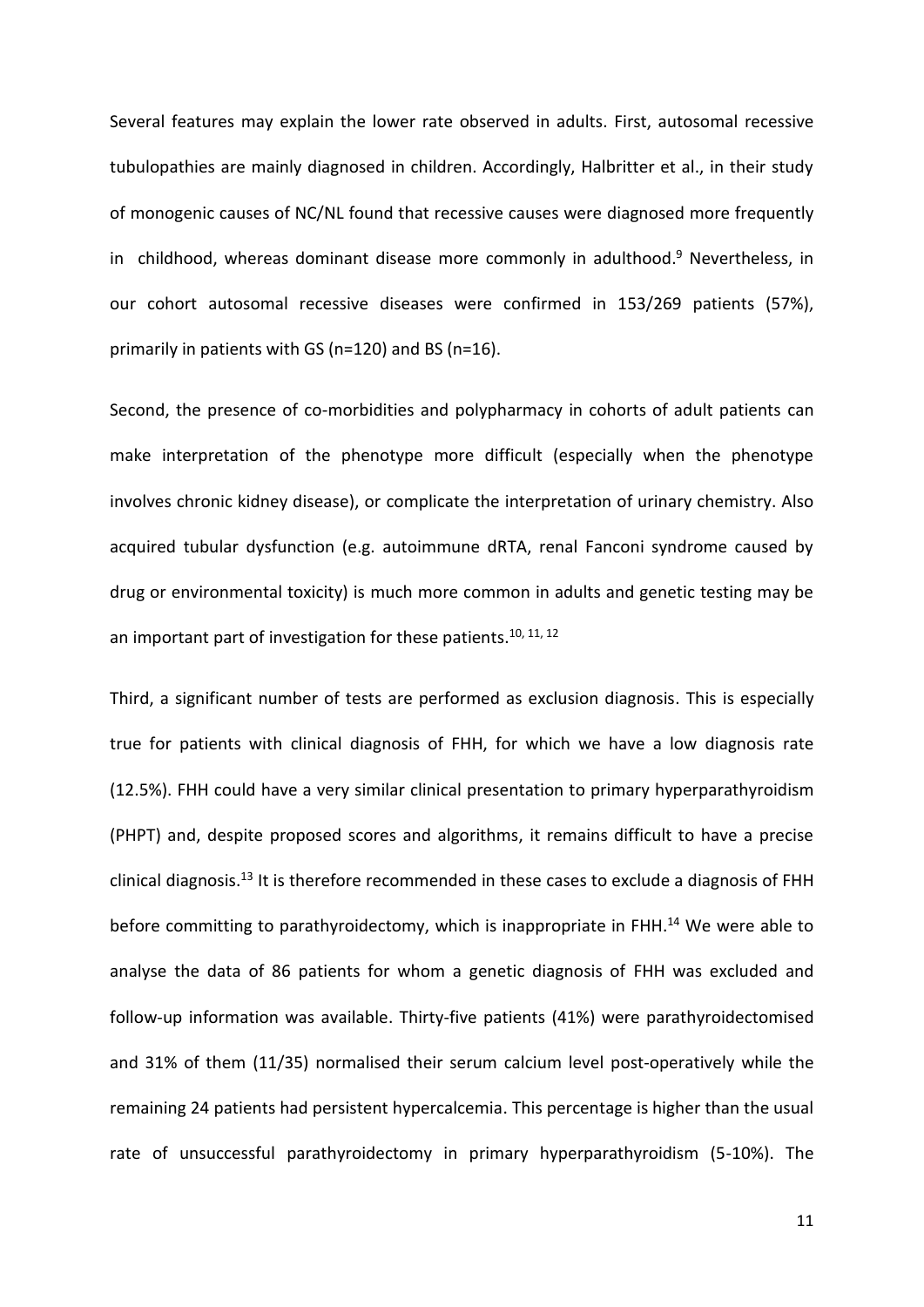diagnosis of FHH is not completely excluded in this population because there are probably other genes responsible for this disease.<sup>15</sup> This highlights the importance of pursuing further research genetic investigations to identify other genes responsible for these rare phenotypes. Concerning the clinical presentation of different types of FHH, although there are few cases of FHH2 and FHH3 in this cohort; analysis of clinical data (Supplementary Table 2) shows similar results to results described in the literature, i. e. higher hypercalcemia in patients with FHH3.<sup>16, 17</sup>

Gitelman syndrome was the most common tubulopathy in adults with a high molecular confirmation rate (46%, Figure 1). The main symptoms of GS are rather nonspecific (cramps, poorly defined discomfort, fatigue) and they evolve slowly, resulting in a late or incidental presentation. While the biochemical phenotype is typically well characterized, explaining the high level of genetic diagnosis, patient L150, presenting with acidosis, demonstrates that it can be surprisingly variable. Notably, in 55% of patients with available clinical information (42/76), the genetic test was performed to exclude the diagnosis (e.g. in patients with eating disorders or surreptitious diuretic abuse and questionable biological data) and as expected no variants were detected.<sup>18</sup>

In contrast with GS, Bartter syndrome the most common tubulopathy in children is rarely diagnosed in adulthood. BS was confirmed in 16 patients. As expected most of them (n=12) had BS type 3. Three patients had genetic diagnosis of BS type 1 (P103, B26, B46) and one patient BS type 2 (L84). B26 and L84 patients correspond to revised diagnosis. Patient P103 had a diagnosis of hypokalaemia made when she was 30 years old on routine examination during her first pregnancy; later evaluation revealed alkalosis, high renin level and hypercalciuria. She harboured two missense class 4 heterozygous variants in *SLC12A1*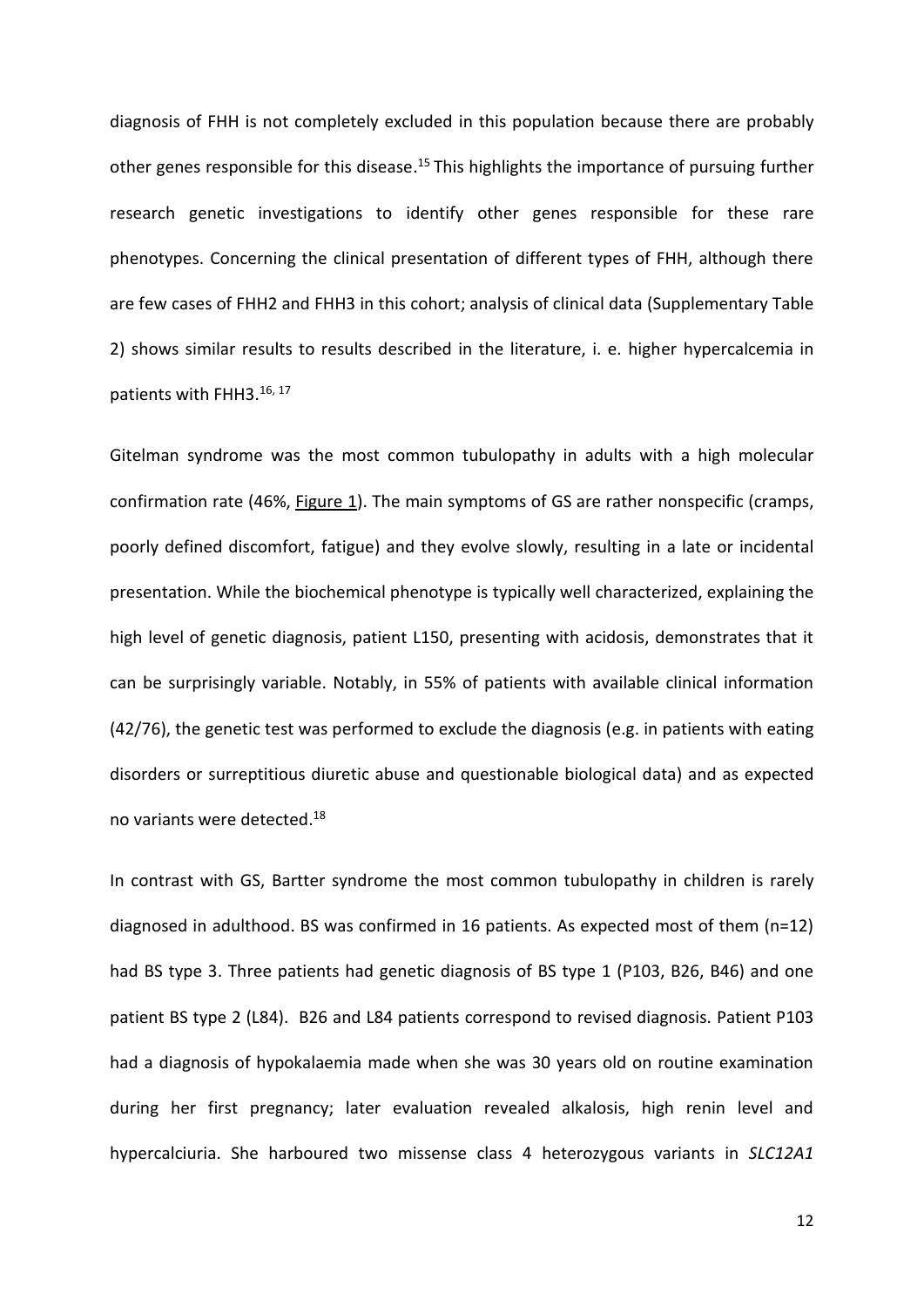located in *trans* (her son is heterozygous for one of two variants). The presentation in the woman B46 was quite similar with reduced serum potassium concentration at age of 35 years with mild hypomagnesemia and hypercalciuria. The patient was heterozygous for a class 4 missense change and a complete deletion of exon 16. This rearrangement was expected to lead to frameshifted transcript. Whereas BS type 1 is in general associated with polyhydramnios and severe neonatal manifestations, there is a description of late-onset manifestations related with partial loss of function of the mutant.<sup>19</sup> A similar situation could explain the late-onset in these patients, which needs confirmation by *in vitro* studies.

Among patients with clinical BS and GS, 10 cases harboured two variants but one of them was considered as class 3; for these variants there are no criteria for benignity and the confirmation that they are located in *trans* after familial segregation studies will allow to reclass them as class 4 increasing the confirmation rate.

NL/NC is a common clinical manifestation in adult patients. The main monogenic causes of NL/NC are: Dent disease, RH, complete and incomplete dRTA, and IH representing 17% of cases with genetic confirmation in our cohort. For patients with clinical diagnosis of Dent disease we had a higher genetic confirmation rate in adults than in children (49% versus 40%). This may be explained by the incomplete renal Fanconi syndrome that they have as infants, easy to miss clinically, and the fact that nephrocalcinosis and renal failure may only become evident during adult life. Causative genes were *CLCN5* in 83% of cases, and *OCRL* in 17%, similar to that described in the literature. <sup>20</sup> The contribution of molecular diagnosis for these patients is crucial, given the progression to end-stage kidney disease (typically in the 4<sup>th</sup> or 5<sup>th</sup> decade of life) allowing genetic counselling and detection of heterozygous female carriers. For RH and dRTA we observed a relatively lower detection rate that interestingly is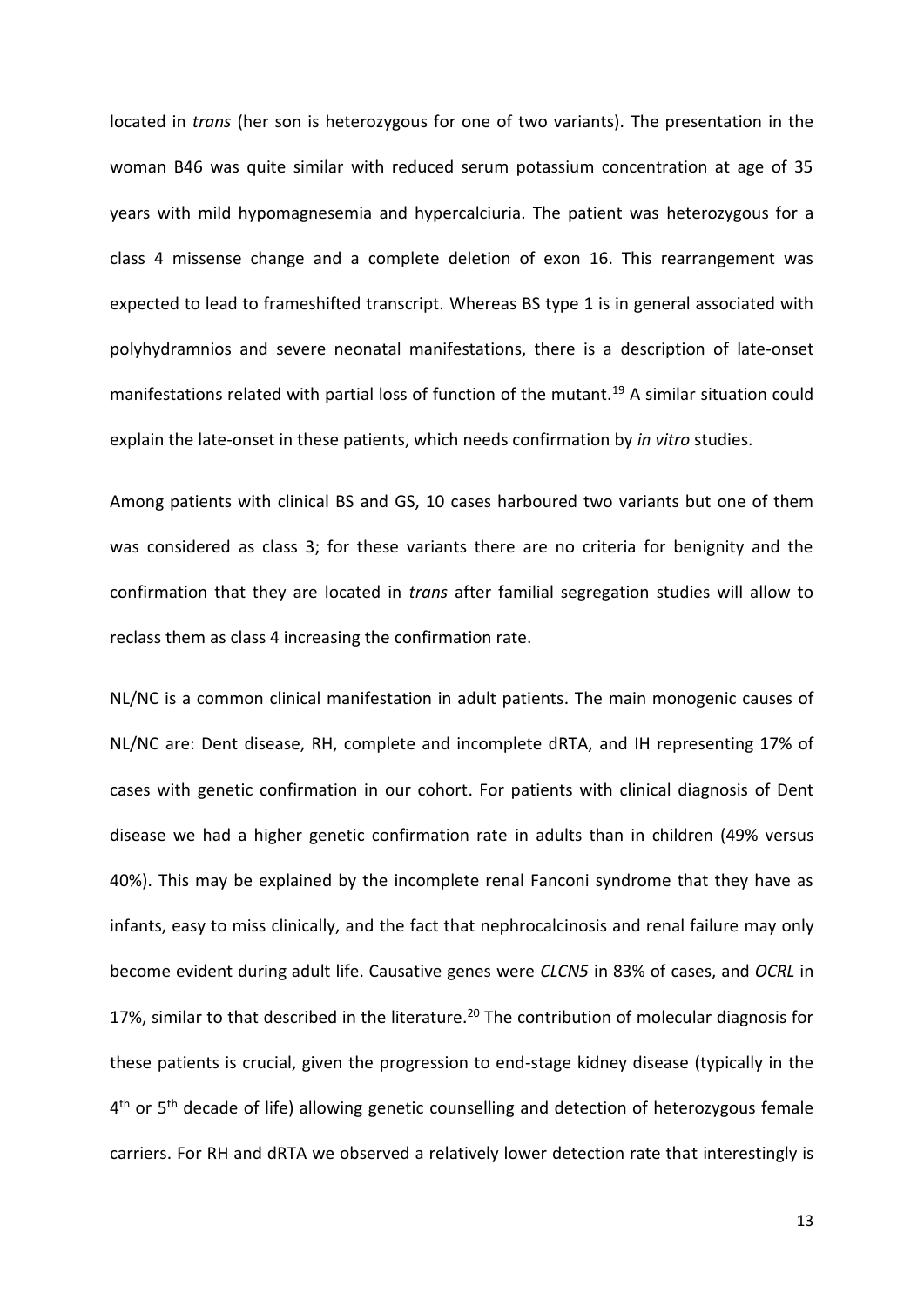similar to the rate described by Halbritter et al in adults.<sup>9</sup> This lower detection rate may be explained by the multifactorial origin of NL/NC but we cannot exclude variants not detected by our method (i.e. deep intronic variants), known genes not present in our panel (i.e. *SLC7A9*, *ADCY10*) or a supplementary genetic heterogeneity.9, <sup>21</sup> In 5 patients with nephrolithiasis, we detected 2 pathogenic heterozygous variants of the *SLC34A3* gene; unfortunately DNA from relatives was unavailable to confirm that they are bi-allelic; 2 out 5 of these patients presented with osteopenia and two other with nephrocalcinosis. Finally, type 1 Infantile Hypercalcemia was confirmed in 3 patients. Previous reports and this data confirm that IH can also be an adult disease. Heterozygous patients can have hypercalciuria and nephrolithiasis as well as high calcitriol levels.<sup>22, 23</sup> In one of our index cases (P580) only one heterozygous class 5 variant was detected. Although we cannot exclude the presence of a second variant in a non-analysed region of the gene; this observation rises also the possibility of clinical manifestation in heterozygous patients.

In PHA2, we found a high rate of confirmed diagnoses (39%), mainly explained by pathogenic variants in *KLHL3.* The biochemical phenotype of PHA2 (hypertension, hyperkalaemia and metabolic acidosis) is quite specific, which may explain this high rate. KLHL3 molecular abnormalities explain a high proportion of patients with this disease in the cases described in the literature.<sup>24</sup>

For the patients with HOMG suspected of genetic origin, 2 patients had hypomagnesemia related to TRPM6 mutations (HOMG1). This syndrome is usually diagnosed during the first year of life, with convulsions associated with severe hypocalcaemia. <sup>25</sup> Patient P555 from a consanguineous family had a diagnosis of hypomagnesemia secondary to intestinal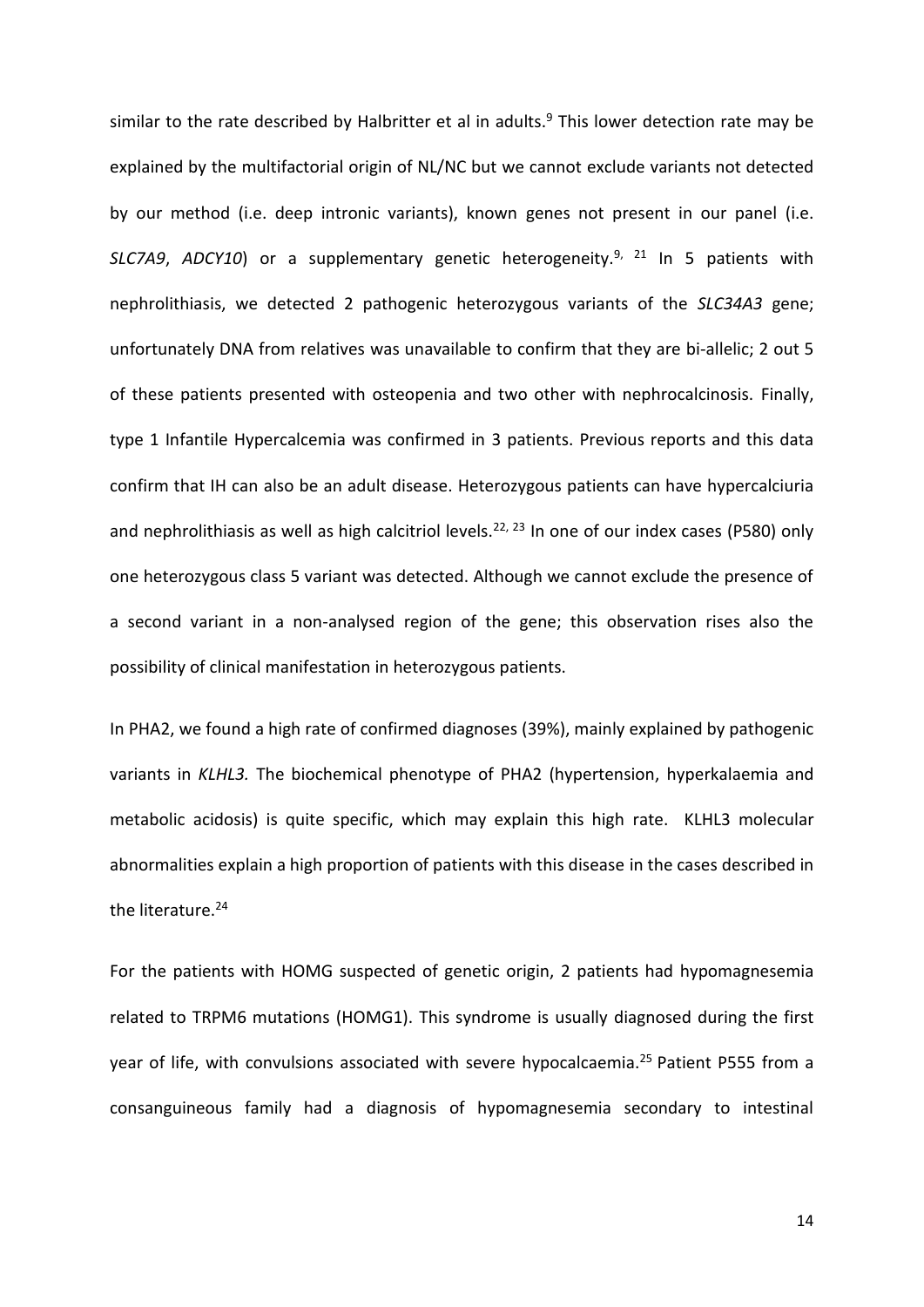malabsorption at 32 years old; she had secondary hypoparathyroidism and no neurological manifestations, again demonstrating the spectrum of clinical severity.

The rate of discrepancy between clinical and genetic diagnosis is relatively low (2.1 %), which underlines the diagnostic accuracy of the referring clinicians. A total of 16 patients had their initial clinical diagnosis revised by the panel analysis. As in children, the revision was rarely substantial and mostly concerns salt losing tubulopathies and/or diseases associated with nephrocalcinosis/nephrolithiasis. Several tubulopathies present with either hypokalaemia and/or hypercalciuria and thus can constitute phenocopies of these findings (Figure 2).

The most common revision was from GS to BS type3 or *vice versa* in 8 cases, which was expected taking into account the well-known phenotypic overlap between these 2 syndromes. Three cases with clinical diagnosis of incomplete dRTA were found to type 2 BS, GS and RH (L84, L150, P6) respectively. Two cases with clinical diagnosis of IH and nephrolithiasis had heterozygous variants in the *SLC34A3* gene (B61 and P582). This interesting observation shows that patients with absorptive hypercalciuria due to increased calcitriol as in IH or renal hypophosphatemia can have overlapping phenotypes and clinical and biological manifestations in heterozygous.<sup>22, 23, 26</sup> For patient B26 with genetic diagnosis of BS type 1, the clinical diagnosis of ADTKD could have been excluded due to the presence of nephrocalcinois.<sup>2</sup> Finally, in one patient with clinical diagnosis of Dent disease (P179) the genetic diagnosis was an autosomal dominant dRTA.

In conclusion, this work demonstrates that a genetic cause can be demonstrated in one out of three adult patients presenting with a clinical suspicion of tubulopathy. This rate of detection is half of that observed in children. The establishment of a genetic diagnosis is crucial for the patient, in order to guide care, to survey and prevent chronic complications as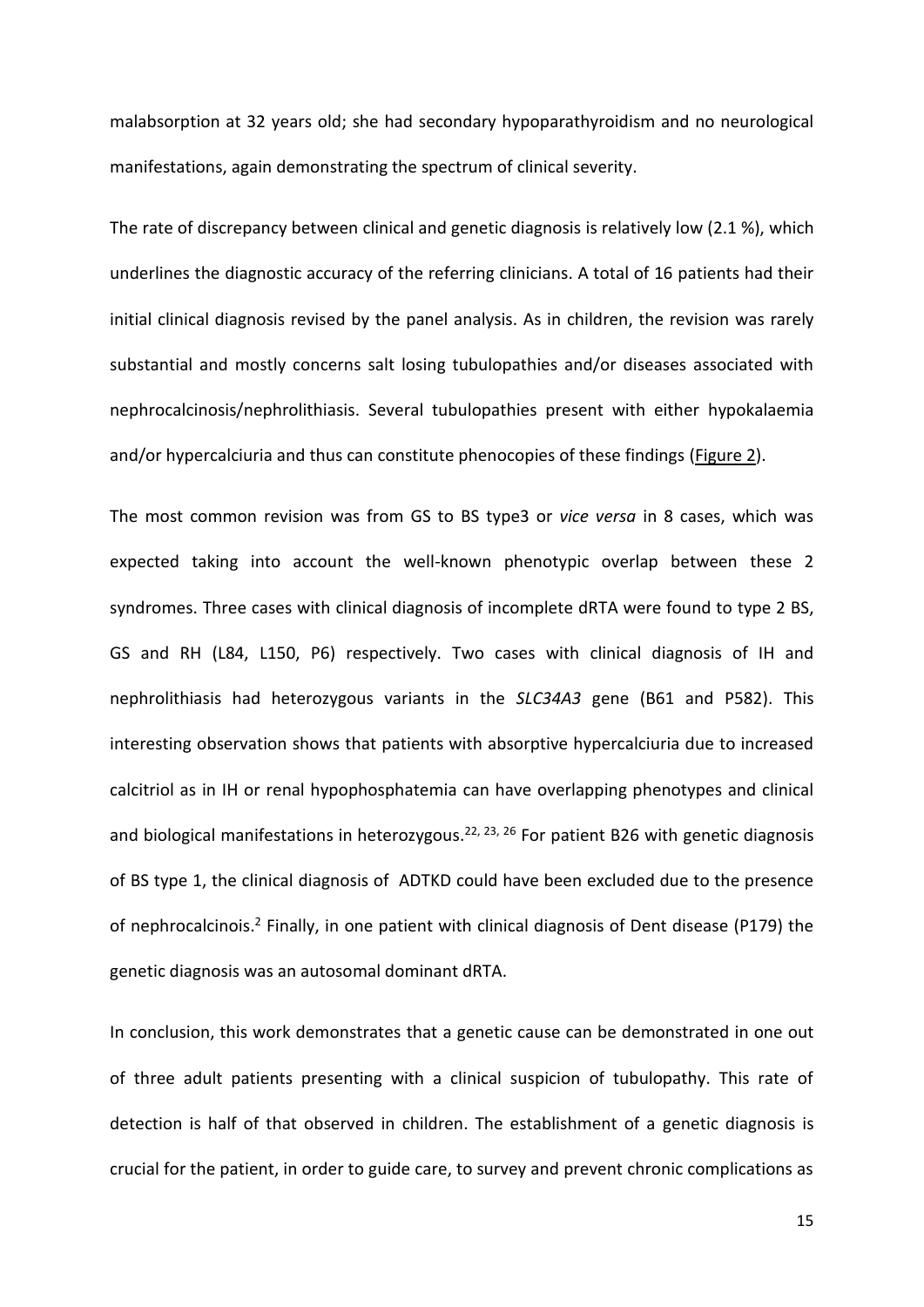well as for genetic counselling. These results enhance our understanding of complexes phenotypes and enrich the database of causal variants associated with clinically-defined tubulopathies.

#### **Patients and Methods**

Patients:

A total of 1033 adult index cases with a clinical diagnosis of tubular dysfunction made after the age of 18 years and for which the implicated gene(s) are present in the panel were included and analysed from 2014 to 2016. The clinical diagnosis was performed by physicians belonging to the network of three expert centres. Of these, 139 samples were analysed in Brussels, 171 in London and 723 in Paris. The last centre has a large recruitment of patients with hypercalcemia of parathyroid origin, explaining the inclusion of a large number of patients with suspected Familial Hypercalcemia Hypocalciuria, which is not strictly speaking a tubulopathy. In addition, 90 relatives belonging to 56 families in whom a pathogenic variant was detected in the proband were analysed; these included 29 affected individuals. Informed consent for genetic testing was obtained by the respective treating physician after approval by the respective institutional review boards, in accordance with the Declaration of Helsinki.

Gene amplification, sequencing and bioinformatic analysis:

This was performed as described previously.<sup>8</sup> Briefly, genomic DNA was isolated from white blood cells using standard procedures, followed by massive parallel sequencing using the versions 1 and 2 of a tubulopathies panel designed by the work package tubulopathies of the European consortium EURenOmics. The  $1<sup>st</sup>$  version was previously described in our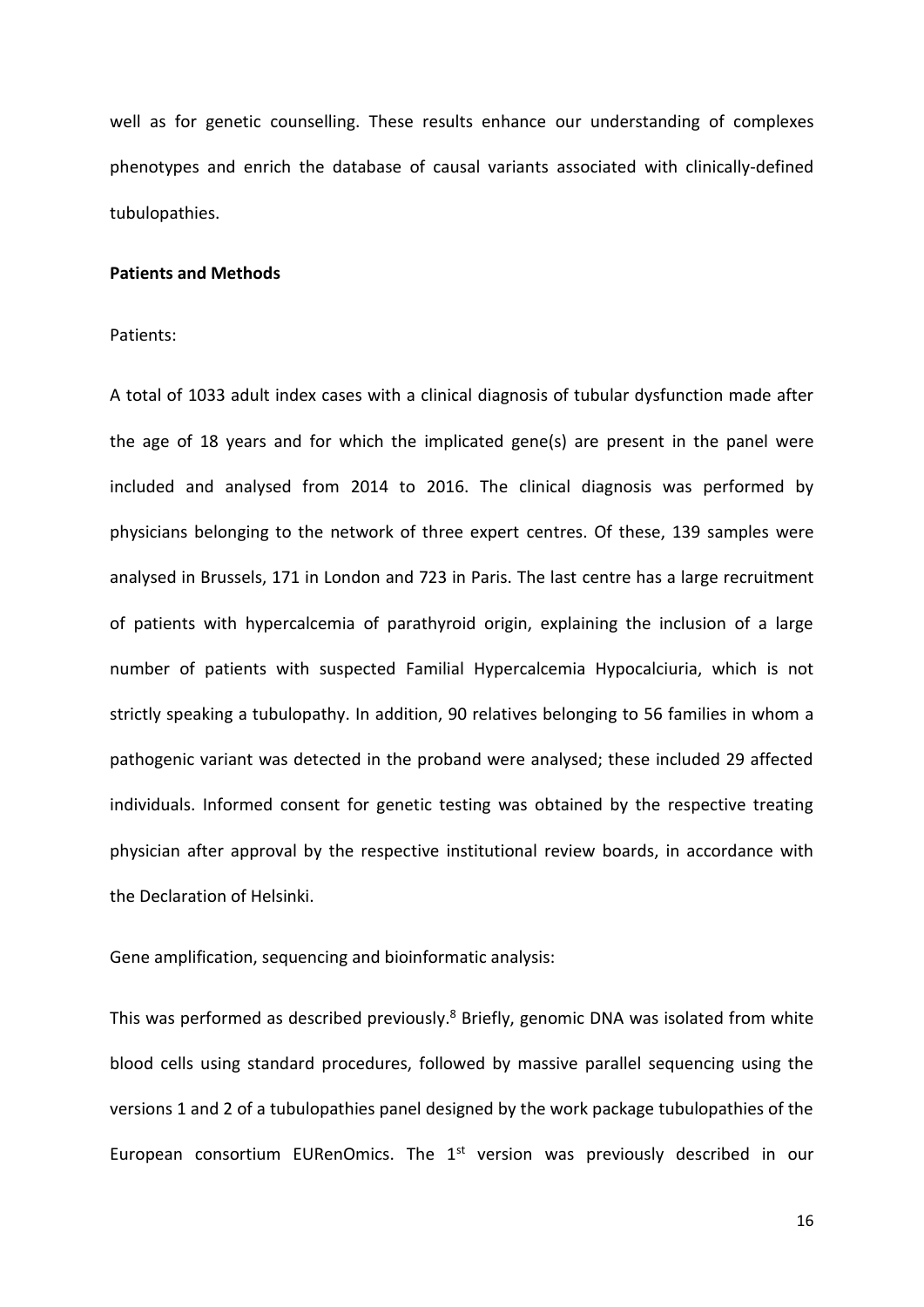paediatric cohort.<sup>7</sup> The 2<sup>nd</sup> version includes 9 additional genes; the Supplementary Table 3 compares the composition of these two versions

The depth for each region of interest was at least 30X, except for exon 1 of *OCRL* and *WNK1*, analysis of which was completed by Sanger sequencing in those with suspected disease related to these 2 genes and with no other causative mutation identified. Regions with coverage lower than 30X were sequenced by Sanger. Library preparation and bioinformatics analysis was performed according to the technics and pipelines routinely used by each laboratory (Supplemental methods). The variants were classified according to the guidelines published by the American College of Medical Genetics ACMG 2015.<sup>27</sup> Variants of interest were verified by Sanger sequencing.

The three centres are accredited laboratories proposing genetic diagnostic tests referenced in Orphanet [\(https://www.orpha.net/consor/cgi-bin/index.php?lng=EN](https://www.orpha.net/consor/cgi-bin/index.php?lng=EN) or [https://ukgtn.nhs.uk/find-a-test/search-by-laboratory/laboratory/london-north-east-rgc](https://ukgtn.nhs.uk/find-a-test/search-by-laboratory/laboratory/london-north-east-rgc-gosh-43/)[gosh-43/\)](https://ukgtn.nhs.uk/find-a-test/search-by-laboratory/laboratory/london-north-east-rgc-gosh-43/)

## **DISCLOSURE**

AR and JDF are employees of Multiplicom, provider of the kits used for amplification of the 46 genes. All the other authors declared no competing interests.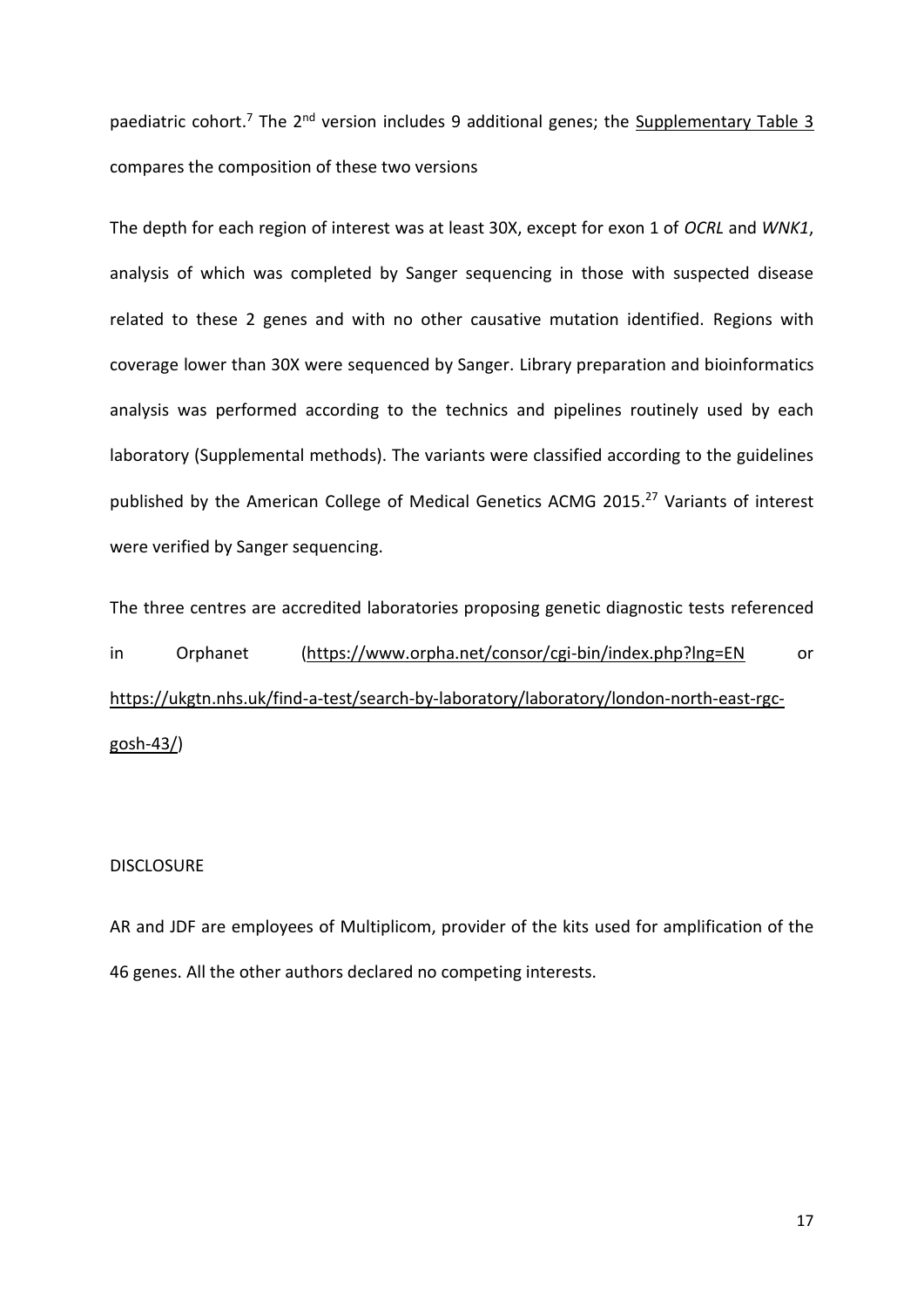# **References:**

- 1. Blanchard A, Bockenhauer D, Bolignano D*, et al.*: Gitelman syndrome: consensus and guidance from a Kidney Disease: Improving Global Outcomes (KDIGO) Controversies Conference. *Kidney Int.* 2017; 91:24-33,
- 2. Eckardt KU, Alper SL, Antignac C, et al.: Autosomal dominant tubulointerstitial kidney disease: diagnosis, classification, and management--A KDIGO consensus report. Kidney Int 2015; 88:676-683
- 3. Blanchard A, Curis E, Guyon-Roger T*, et al.*: Observations of a large Dent disease cohort. *Kidney Int*. 2016; 90:430-439
- 4. Khosravi M, Walsh SB: The long-term complications of the inherited tubulopathies: an adult perspective. *Pediatr Nephrol* 2015; 30:385-395
- 5. Van der Wijs J, Belge H, Bindels RJM, Devuyst O. Learning physiology from inherited kidney disorders. *Physiol Rev* 2019, in press.
- 6. Devuyst O, Knoers NV, Remuzzi G*, et al.*: Rare inherited kidney diseases: challenges, opportunities, and perspectives. *Lancet* 2014; 383:1844-1859
- 7. Groopman EE, Rasouly HM, Gharavi AG: Genomic medicine for kidney disease. *Nat Rev Nephrol* 2018; 14:83-104
- 8. Ashton EJ, Legrand A, Benoit V*, et al.*: Simultaneous sequencing of 37 genes identified causative mutations in the majority of children with renal tubulopathies. *Kidney Int*. 2018; 93:961-967
- 9. Halbritter J, Baum M, Hynes AM*, et al.*: Fourteen monogenic genes account for 15% of nephrolithiasis/nephrocalcinosis. *J Am Soc Nephrol* 2015; 26:543-551
- 10. Hall AM, Bass P, Unwin RJ: Drug-induced renal Fanconi syndrome. *Qjm* 2014; 107:261-269
- 11. Luo J, Huo YW, Wang JW*, et al.*: High-Risk Indicators of Renal Involvement in Primary Sjogren's Syndrome: A Clinical Study of 1002 Cases. *J Immunol Res* 2019; 3952392
- 12. Evans R, Zdebik A, Ciurtin C*, et al.*: Renal involvement in primary Sjogren's syndrome. *Rheumatology (Oxford)* 2015; 54:1541-1548
- 13. Bertocchio JP, Tafflet M, Koumakis E*, et al.*: Pro-FHH: A Risk Equation to Facilitate the Diagnosis of Parathyroid-Related Hypercalcemia. *J Clin Endocrinol Metab* 2018; 103:2534-2542
- 14. Khan AA, Hanley DA, Rizzoli R*, et al.*: Primary hyperparathyroidism: review and recommendations on evaluation, diagnosis, and management. A Canadian and international consensus. *Osteoporos Int* 2017; 28:1-19
- 15. Cormier C: Genetic hypercalcemia. *Joint Bone Spine*. 2018; S1297-319X (18)30371-3.
- 16. Hannan FM, Babinsky VN, Thakker RV: Disorders of the calcium-sensing receptor and partner proteins: insights into the molecular basis of calcium homeostasis. *J Mol Endocrinol* 2016; 57:R127-42.
- 17. Vargas-Poussou R, Mansour-Hendili L, Baron S, et al.: Familial Hypocalciuric Hypercalcemia Types 1 and 3 and Primary Hyperparathyroidism: Similarities and Differences. *J Clin Endocrinol Metab* 2016; 101:2185-95.
- 18. Wu KL, Cheng CJ, Sung CC*, et al.*: Identification of the Causes for Chronic Hypokalemia: Importance of Urinary Sodium and Chloride Excretion. *Am J Med* 2017;130:846-855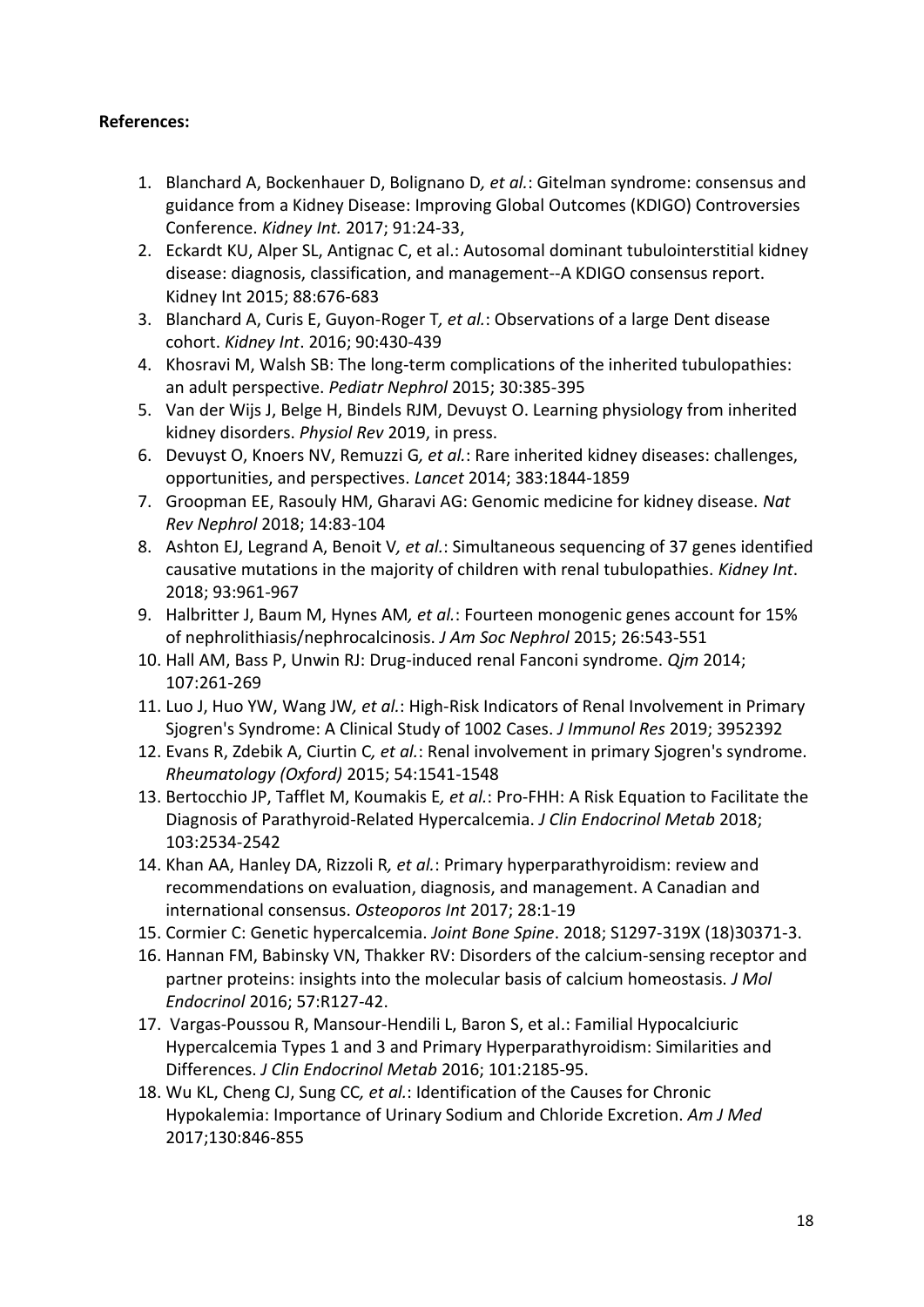- 19. Pressler CA, Heinzinger J, Jeck N*, et al.*: Late-onset manifestation of antenatal Bartter syndrome as a result of residual function of the mutated renal Na+-K+-2Cl- cotransporter. *J Am Soc Nephrol* 2006; 17:2136-2142
- 20. Devuyst O, Thakker RV: Dent's disease. *Orphanet J Rare Dis* 2010; 5:28
- 21. Courbebaisse M, Prot-Bertoye C, Bertocchio JP*, et al.*: [Nephrolithiasis of adult: From mechanisms to preventive medical treatment]. *Rev Med Interne* 2017; 38:44-52
- 22. Colussi G, Ganon L, Penco S*, et al.*: Chronic hypercalcaemia from inactivating mutations of vitamin D 24-hydroxylase (CYP24A1): implications for mineral metabolism changes in chronic renal failure. *Nephrol Dial Transplant.* 2014; 29:636- 643
- 23. Molin A, Baudoin R, Kaufmann M*, et al.*: CYP24A1 Mutations in a Cohort of Hypercalcemic Patients: Evidence for a Recessive Trait. *J Clin Endocrinol Metab* 2015; 100:E1343-1352
- 24. Ellison DH: Pseudohypoaldosteronism Type II. 2011
- 25. Schlingmann KP, Sassen MC, Weber S*, et al.*: Novel TRPM6 mutations in 21 families with primary hypomagnesemia and secondary hypocalcemia. *J Am Soc Nephrol* 2005; 16:3061-3069
- 26. Dasgupta D, Wee MJ, Reyes M*, et al.*: Mutations in SLC34A3/NPT2c are associated with kidney stones and nephrocalcinosis. *J Am Soc Nephrol* 2014; 25:2366-2375
- 27. Richards S, Aziz N, Bale S*, et al.*: Standards and guidelines for the interpretation of sequence variants: a joint consensus recommendation of the American College of Medical Genetics and Genomics and the Association for Molecular Pathology. *Genet Med* 2015; 17:405-424

## ACKNOWLEDGMENTS

Funding for this study was kindly provided by the European Union, FP7 (grant agreement 2012-305608 "European Consortium for High-Throughput Research in Rare Kidney Diseases (EURenOmics)"; by the British Kidney Patient Association; and by the clinical research priority program Rare Disease Initiative Zurich of the University of Zurich and the project grant 31003A\_169850 of the Swiss National Science Foundation (SNSF).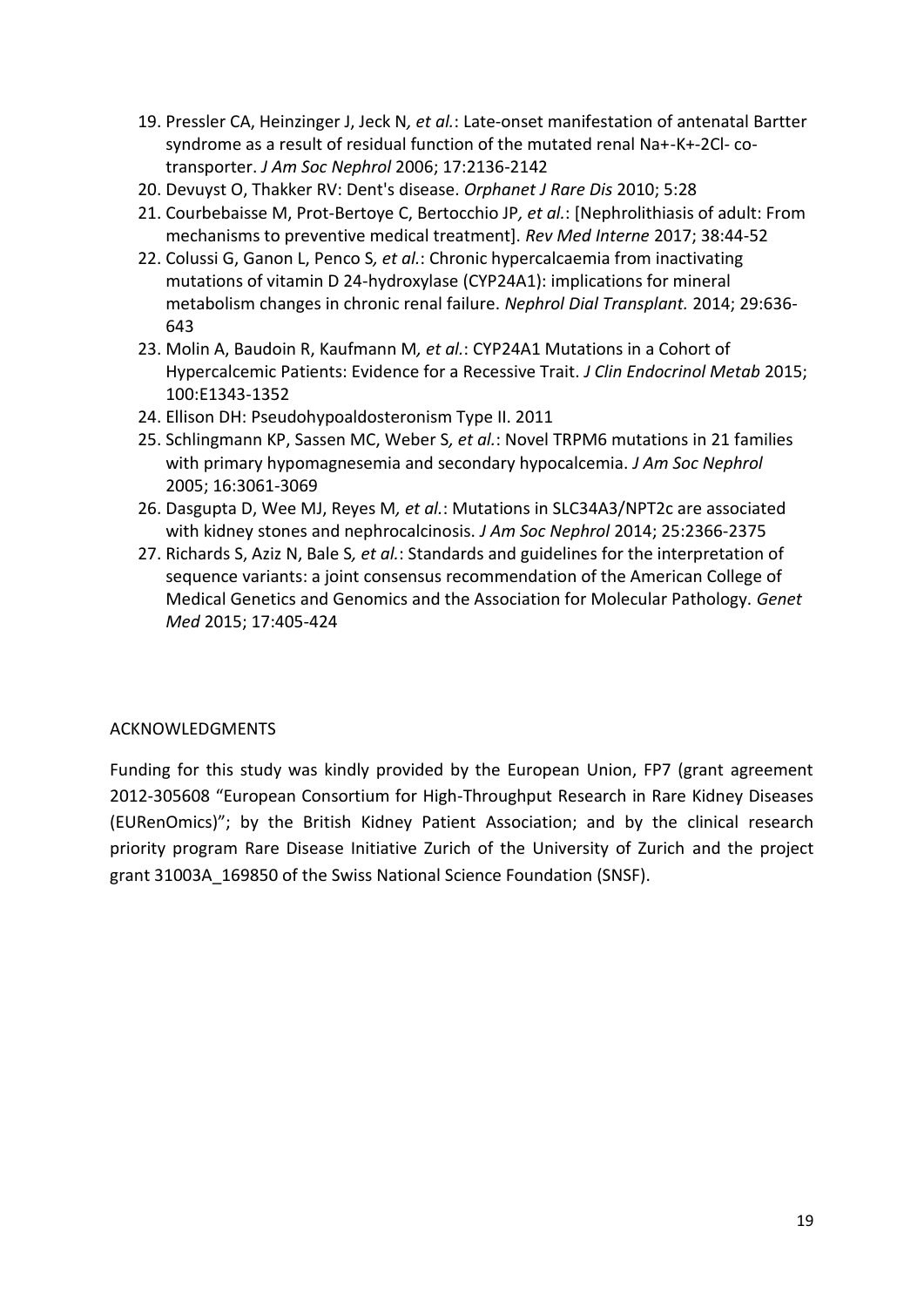| <b>Clinical</b><br>diagnoses | <b>Patient</b><br>number (%) | <b>Genetic</b><br>diagnoses<br>(%) | <b>Diagnosis</b><br>revision<br>[n] | % Global diagnostic<br>rate<br>(confirmed+revised) |
|------------------------------|------------------------------|------------------------------------|-------------------------------------|----------------------------------------------------|
| <b>FHH</b>                   | 289 (28)                     | 36(12.5)                           | 0                                   | 12.5                                               |
| GS                           | 272 (26)                     | 117 (43)                           | 8                                   | 46                                                 |
| <b>RH</b>                    | 121(12)                      | 22(18.2)                           | 0                                   | 18.2                                               |
| dRTA <sup>§</sup>            | 86(8)                        | 18 (20.9)                          | 3                                   | 24.4                                               |
| <b>ADTKD</b>                 | 47 (4.5)                     | 8(17)                              | $\mathbf{1}$                        | 19.1                                               |
| Dent                         | 37(3.6)                      | 18 (48.6)                          | 1                                   | 51.4                                               |
| <b>BS</b>                    | 30(3)                        | 6(20)                              | 1                                   | 23.3                                               |
| <b>ADH</b>                   | 34(3)                        | 3(8.8)                             | 0                                   | 8.8                                                |
| PHA <sub>2</sub>             | 28(2.7)                      | 11 (39.3)                          | 0                                   | 39.3                                               |
| <b>HOMG</b>                  | 24(2.3)                      | 2(8)                               | 1                                   | 12.5                                               |
| IH.                          | 15(1.5)                      | 3(20)                              | 1                                   | 26.7                                               |
| <b>RG</b>                    | 15(1.5)                      | 7(47)                              | 0                                   | 47                                                 |
| <b>NC or FNL</b>             | 10(1)                        | 1(10)                              | 0                                   | 10                                                 |
| <b>NDI</b>                   | 3(0.3)                       | 0(0)                               | 0                                   | 0                                                  |
| PHA1                         | 1(0.1)                       | 0(0)                               | 0                                   | $\mathbf{0}$                                       |
| Mixed RTA                    | 1(0.1)                       | 1(100)                             | 0                                   | 100                                                |
| Hypertension <sup>\$</sup>   | 2(0.2)                       | 0                                  | 0                                   | 0                                                  |
| <b>NSIAD</b>                 | 4(0.4)                       | 0                                  | 0                                   | 0                                                  |
| Fanconi                      | 2(0.2)                       | 0                                  | 0                                   | 0                                                  |
| Hyperuricemia                | 2(0.2)                       | $\Omega$                           | 0                                   | 0                                                  |
| Hypouricemia                 | 2(0.2)                       | $\overline{0}$                     | 0                                   | 0                                                  |
| <b>Total</b>                 | 1033                         | 253 (24.5)                         | 16                                  | 26                                                 |

**Table 1.** Clinical and genetic diagnoses in the cohort of 1033 adult subjects.

**§**Complete and incomplete. **\$** With hypo or normokalemia

FHH, familial hypercalcemic hypocalciuria; GS, Gitelman syndrome; RH, renal hypophosphatemia (including hypophosphatemic rickets); dRTA, distal renal tubular acidosis; ADTKD, autosomal dominant tubulointerstitial kidney disease; Dent, Dent disease; BS, Bartter syndrome; ADH, autosomal dominant hypocalcemia; PHA2, pseudohypoaldosteronism type 2; HOMG, hypomagnesemia; IH, Infantile hypercalcemia; RG, renal glycosuria; NC or FNL, nephrocalcinosis or familial nephrolithiasis; NDI, nephrogenic diabetes insipidus; PHA1, pseudohypoaldosteronism type 1; mixed RTA, mixed renal tubular acidosis; NSIAD, nephrogenic syndrome of inappropriate anti-diuresis; Fanconi, renal Fanconi syndrome.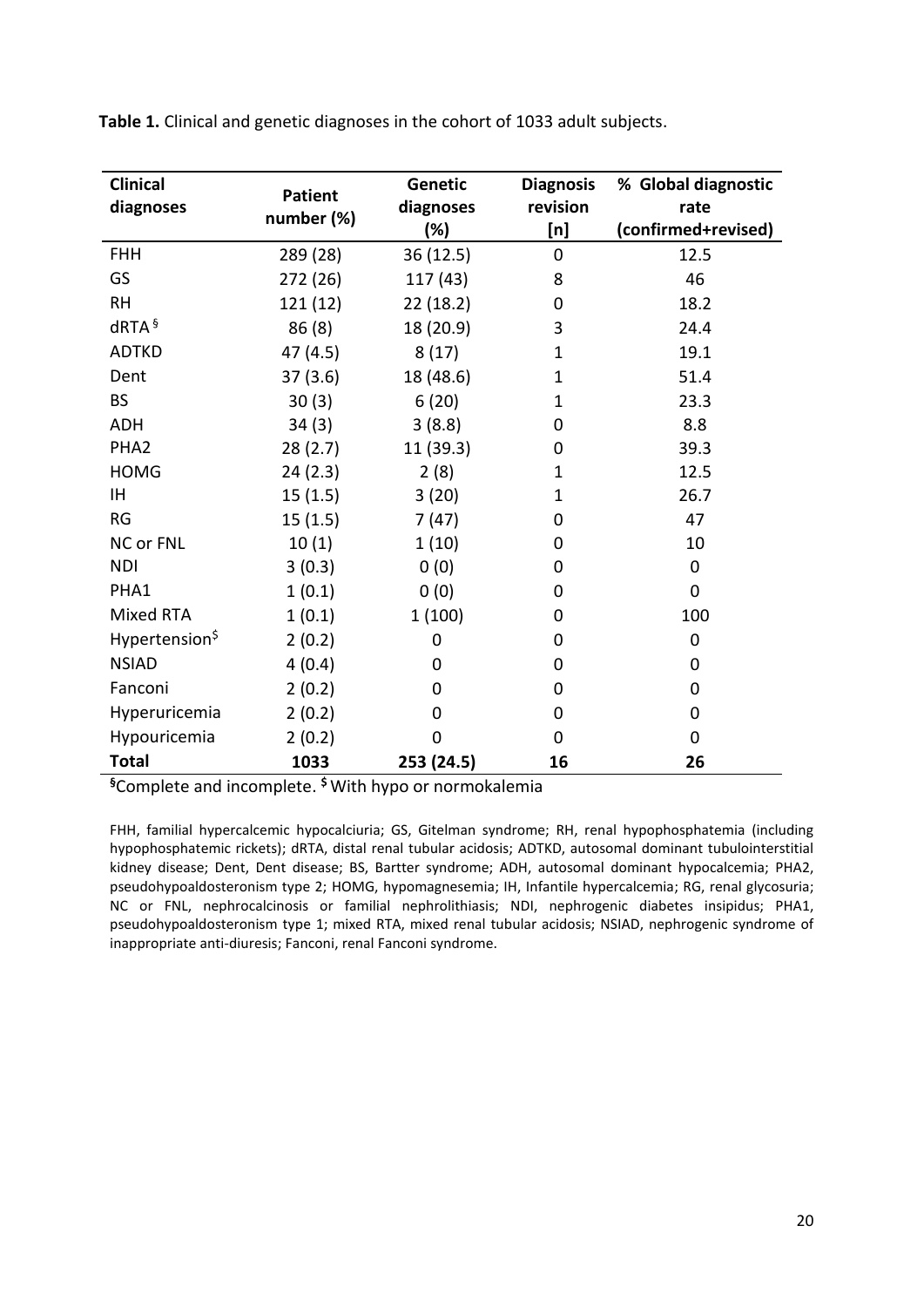|                          |                           | <b>Patients</b>   |                |                | Variants <sup>£</sup> |                |
|--------------------------|---------------------------|-------------------|----------------|----------------|-----------------------|----------------|
| Disease (#MIM)           | Gene                      | <b>Diagnostic</b> | <b>Not</b>     | <b>Total</b>   | <b>Previously</b>     | <b>Novel</b>   |
|                          |                           | confirmed         | confirmed*     |                | reported              |                |
|                          |                           | $\ast$            | *              |                |                       |                |
| FHH1 (145980)            | <b>CASR</b>               | 29                | $\overline{2}$ | 31             | 14                    | 16             |
| FHH3 (600740)            | AP2S1                     | 5                 | $\mathbf{1}$   | 6              | $\overline{2}$        | $\mathbf{1}$   |
| FHH2 (145981)            | GNA11                     | $\overline{2}$    | $\mathbf{1}$   | 3              | $\mathbf 0$           | 3              |
| GS (263800)              | SLC12A3                   | 120               | 23             | 143            | 92                    | 18             |
| RH (612286               | <b>SLC34A1</b>            | $\overline{2}$    | $\overline{2}$ | 4              | $\overline{2}$        | $\overline{2}$ |
| 241530                   | <b>SLC34A3</b><br>@       | 16                | 3              | 19             | 13                    | 10             |
| 612287)                  | SLC9A3R<br>$\mathbf{1}$   | 7                 | $\mathbf{1}$   | 8              | $\overline{2}$        | $\mathbf 1$    |
| dRTA (267300)            | ATP6V1B<br>1              | $\overline{2}$    | 0              | $\overline{2}$ | $\overline{2}$        | 0              |
| (602722)                 | ATP6V0A<br>4              | $\mathbf{1}$      | $\overline{2}$ | 3              | 3                     | $\mathbf 1$    |
| (179800)                 | SLC4A1                    | 16                | 0              | 16             | 6                     | $\overline{2}$ |
| ADTKD (162000)           | <b>UMOD</b>               | 8                 | $\mathbf 1$    | 9              | 3                     | 6              |
| Dent 1 (300009)          | CLCN5                     | 15                | $\mathbf 1$    | 16             | 13                    | 1              |
| Dent 2 (300555)          | <b>OCRL</b>               | 3                 | 0              | 3              | 3                     | 0              |
| BS1 (601678)             | <b>SLC12A1</b>            | 3                 | $\overline{2}$ | 5              | $\mathbf{1}$          | 7              |
| BS2 (241200)             | KCNJ1                     | $\mathbf{1}$      | $\mathbf{1}$   | $\overline{2}$ | $\mathbf{1}$          | 0              |
| BS3 (607364)             | <b>CLCNKB</b>             | 12                | 6              | 18             | 9                     | 7              |
| ADH (601198)             | <b>CASR</b>               | 3                 | 0              | 3              | $\overline{2}$        | $\mathbf{1}$   |
| PHA2 (614495)            | KLHL3                     | 9                 | 0              | 9              | $\mathbf{1}$          | 7              |
| (614492)                 | WNK1                      | $\mathbf{1}$      | $\mathbf 1$    | $\overline{2}$ | 0                     | $\overline{2}$ |
| (614491)                 | WNK4                      | 1                 | 0              | $\mathbf 1$    | $\mathbf 1$           | 0              |
| FHHNC (248250)           | CLDN16                    | 1                 | 0              | $\overline{1}$ | $\mathbf 1$           | 0              |
| HOMG1 (602014)           | TRPM6                     | $\mathbf 1$       | 0              | $\mathbf{1}$   | 0                     | 1              |
| IH 1 (143880)            | CYP24A1                   | 3                 | $\mathbf{1}$   | 4              | $\overline{2}$        | $\mathbf 1$    |
| IH 2 (616963)            | SLC34A1                   | 0                 | $\mathbf 1$    | $\mathbf 1$    | 0                     | 1              |
| RG (233100)              | SLC5A2                    | 7                 | $\overline{2}$ | 9              | 6                     | 5              |
| pRTA (604278)            | SLC4A4                    | 0                 | $\mathbf{1}$   | $\mathbf{1}$   | 0                     | 1              |
| mixed RTA (259730)       | CA <sub>2</sub>           | 1                 | 0              | $\mathbf{1}$   | $\mathbf 1$           | 0              |
| Hypouricemia<br>(220150) | SLC22A1<br>$\overline{2}$ | 0                 | $\mathbf{1}$   | $\mathbf 1$    | 0                     | 1              |
| Total                    | 26 genes                  | 269               | 53             | 322            | 180                   | 95             |

Table 2. Molecular diagnosis

\*Patients with class 4 and 5 variants. \*\*Patients with class 3 variants or only one heterozygous variant in a recessive disease. One patient of this group has also a pathogenic variant in the *SLC9A3R1* gene. £Variants of class 3 are included

FHH1, FHH2, FHH3, familial hypercalcemic hypocalciuria type 1, 2 and 3; GS, Gitelman syndrome; RH, renal hypophosphatemia (including hypophosphatemic rickets); dRTA distal renal tubular acidosis; ADTKD, autosomal dominant tubulointerstitial kidney disease; Dent 1 and 2, Dent disease type 1 and type 2; BS1, BS2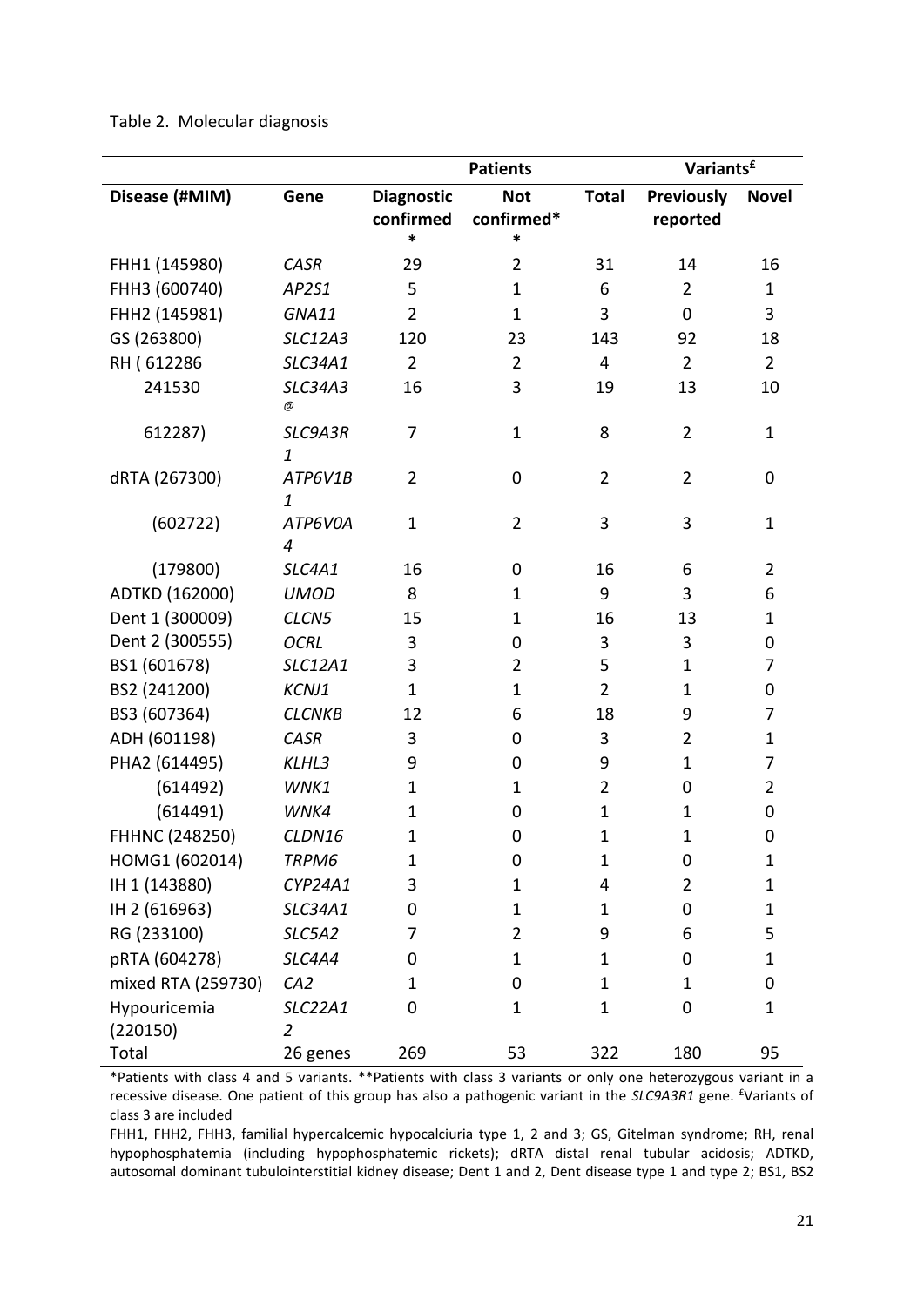and BS3, Bartter syndrome types 1, 2, and 3; ADH, autosomal dominant hypocalcemia; PHA2, type 2 pseudohypoaldosteronism; FHHNC, familial hypomagnesemia with hypercalciuria and nephrocalcinosis; HOMG1 hypomagnesemia type 1; IH1 and IH2, infantile hypercalcemia types 1 and 2; RG, renal glycosuria; pRTA, proximal renal tubular acidosis; mixed RTA, mixed renal tubular acidosis; MIM, Mendelian Inheritance in Man, http://omim.org.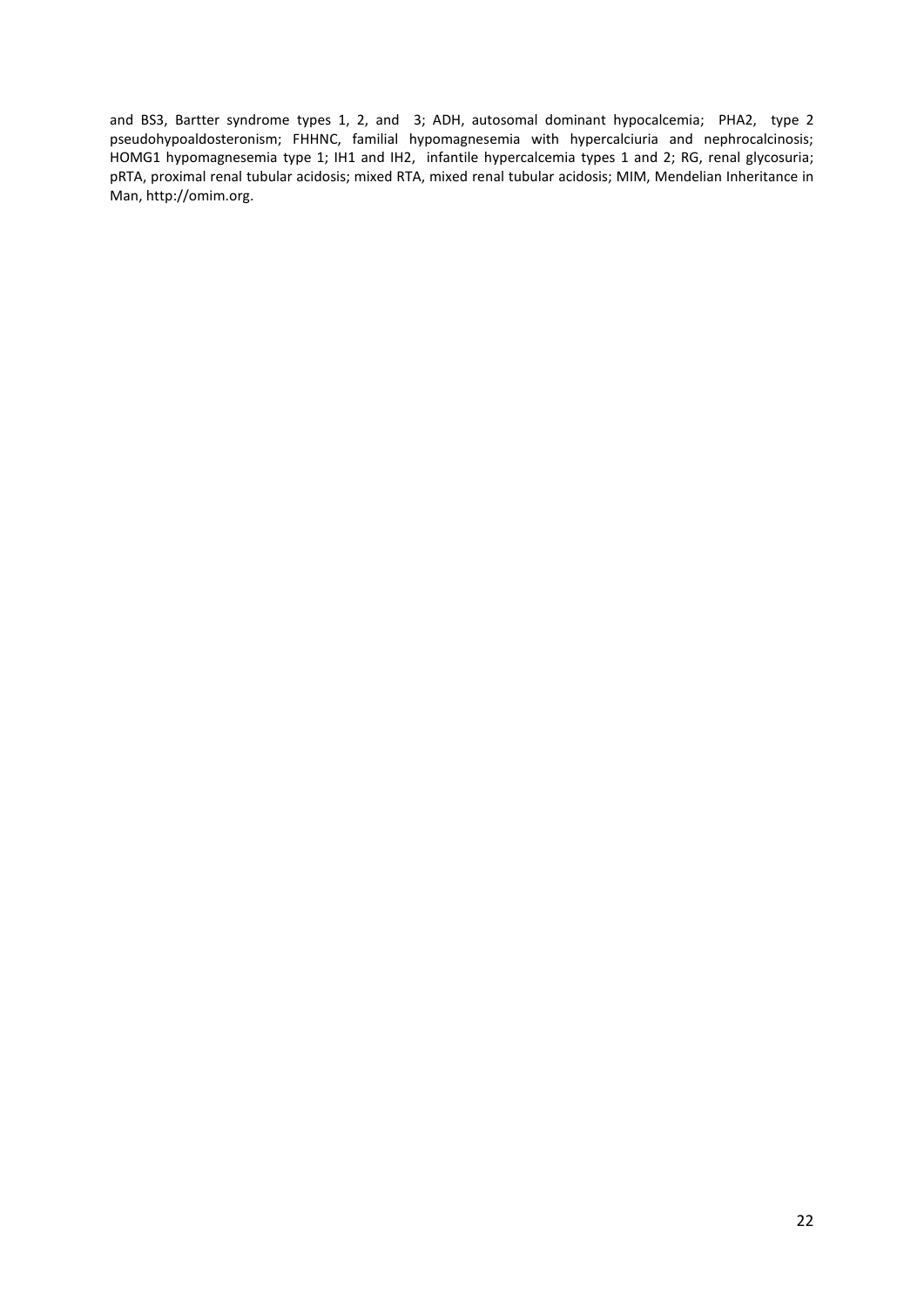| Gene          | Nomenclature     | Nomenclature         | <b>ACMG</b>    | Criteria                               |
|---------------|------------------|----------------------|----------------|----------------------------------------|
|               | cDNA             | protein              | Class          |                                        |
| CASR          | c.226T>C         | p.Phe76Leu           | 4              | PM1, PM2, PP2, PP3                     |
|               | c.293T>C         | p.(Phe98Ser)         | 4              | PM1, PM2, PP2, PP3                     |
|               | c.503C>A         | p.(Ala168Asp)        | 4              | PM1, PM2, PP2, PP3                     |
|               | c.811T>C         | p.(Ser271Pro)        | 4              | PM1, PM2, PM5, PP2,                    |
|               |                  |                      |                | PP3                                    |
|               | c.1104 1105del   | p.(Leu368Phefs*17)   | 5              | PVS1, PM1, PM2                         |
|               | c.1345T>C        | p.(Cys449Arg)        | 4              | PM1, PM2, PP2, PP3                     |
|               | c.1823G>A        | p.(Trp608*)          | 5              | PVS1, PM1, PM2                         |
|               | c.2011 2020del   | p.(Glu671ThrfsTer24) | 5              | PVS1, PM1, PM2                         |
|               | c.2048C>T        | p.(Ala683Val)        | 4              | PM1, PM2, PP2, PP3                     |
|               | c.2087T>C        | p.(Leu696Pro)        | 4              | PM1, PM2, PP2, PP3                     |
|               | c.2159 2160dup   | p.(Leu721Glyfs*21)   | 5              | PVS1, PM1, PM2                         |
|               | c.2188C>T        | p.(Leu730Phe)        | 4              | PM1, PM2, PP1, PP2, PP3                |
|               | c.2336A > G      | p.(Tyr779Cys)        | 4              | PM1, PM2, PP2, PP3                     |
|               | c.2572T>C        | p.(Tyr858His)        | 4              | PM1, PM2, PP2, PP3                     |
|               | c.2730del        | p.(Ser911Profs*28).  | 5              | PVS1, PM1, PM2                         |
| <b>CLCNKB</b> | $c.577 - 8T > G$ | p.(?)                | $\overline{4}$ | PM2, PM3, PP1, PP3                     |
|               | $c.(866+1 867-$  | p.(?)                | 5              | PVS1, PM1, PM2                         |
|               | 1) (2016+1 2017- |                      |                |                                        |
|               | 1)del            |                      |                |                                        |
|               | c.1297+G>A       | p.(?)                | 4              | PVS1, PM2, PP3, PP5                    |
|               | $c.577 - 8T > G$ | p.(?)                | 4              | PM2, PM3, PP1, PP3                     |
| CYP24A1       | c.612C>G         | p.(Tyr204*)          | 5              | PVS1, PM1, PM2, PP3,                   |
|               |                  |                      |                | PP4                                    |
| GNA11         | c.49 57del       | p.(Glu17_Lys19del)   | 4              | PM1, PM2, PM4                          |
|               | c.-12_53del      | p.(?)                | 5              | PVS1, PM1, PM2                         |
| KLHL3         | c.233T>C         | p.(Met78Thr)         | 4              | PM2, PM5, PP2, PP3, PP4                |
|               | c.234G>A         | p.(Met78lle)         | 4              | PM1, PM2, PM5, PP2,<br>PP <sub>3</sub> |
|               | c.444T>A         | p.(His148Gln)        | 4              | PM1, PM2, PP2, PP4                     |
|               | c.922G>A         | p.(Gly308Ser)        | 4              | PM2, PP1, PP2, PP3, PP4                |
|               | c.1205T>C        | p.(Phe402Ser)        | 5              | PM1, PM2, PP1, PP2,<br><b>PP3, PP4</b> |
|               | c.1216A>G        | p.(Thr406Pro)        | 4              | PM1,PM2,PP1,PP2                        |
|               | c.1300G>A        | p.(Val434Met)        | 4              | PS4, PM1, PM2, PP2                     |
| SLC12A1       | c.1493C>T        | p.(Ala498Val)        | 4              | PM1, PM2, PM3, PP5                     |
|               | c.1875G>T        | p.(Trp625Cys)        | 4              | PS4, PM1, PM2, PP3                     |
|               | c.1878G>A        | $p.(Trp626*)$        | 5              | PVS1, PM1, PM2                         |
|               | c.2035A>G        | p.(Asn679Asp)        | 4              | PM1, PM2, PM3, PP1                     |
|               | c.2873+1del      | p.(?)                | 5              | PVS1, PM1, PM2, PP3                    |
| SLC34A1       | c.1222G>A        | p.(Val408Met)        | 4              | PM1, PM2, PM5                          |
| SLC34A3       | c.496G>A         | p.(Gly166Ser)        | 4              | PS4, PM2, PP3                          |
|               | $c.926 - 2A > C$ | p.(?)                | 5              | PVS1, PM1, PM2, PP3                    |

Table 3. Novel class 4 and 5 variants detected in this study and their classification according to ACMG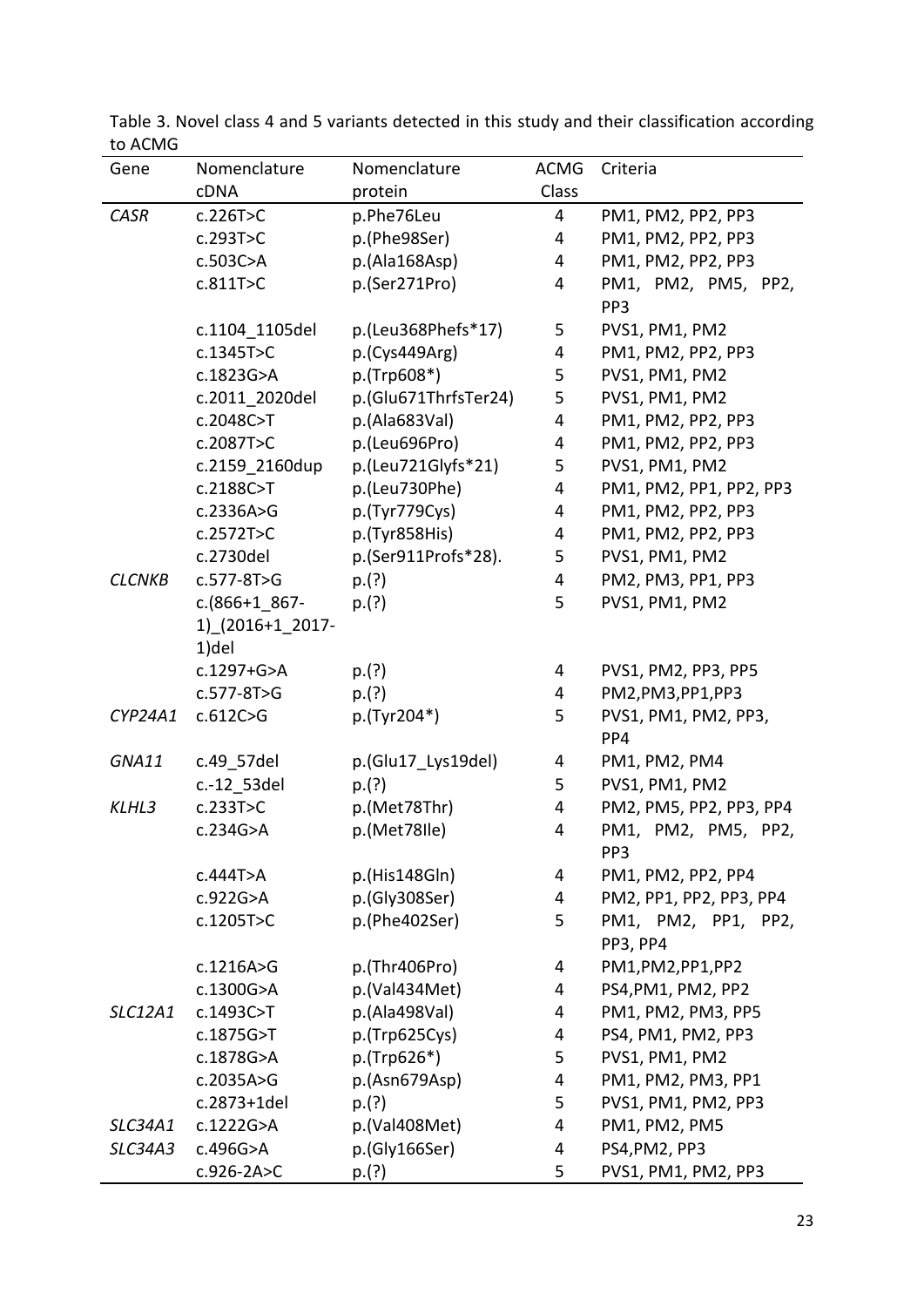|             | c.1361A>G      | p.(Asn454Ser)        | 4              | PS4, PM1, PM2, PP3      |
|-------------|----------------|----------------------|----------------|-------------------------|
|             | c.1717_1732del | $p.(Asn573Argfs*63)$ | 5              | PVS1, PM2               |
|             |                |                      |                |                         |
| SLC12A3     | c.658 663del   | p.(Gly220 Leu221del) | 4              | PM1, PM2, PM4           |
|             | c.1670-8 1670- | p.(?)                | 4              | PM2, PP1, PP3, PP4      |
|             | 7delinsCA      |                      |                |                         |
|             | c.1687C>T      | $p.(GIn563*)$        | 5              | PVS1, PM2, PM3, PM4,    |
|             |                |                      |                | PP <sub>1</sub>         |
|             | c.1861T>G      | p.(Tyr621Asp)        | 4              | PM1, PM2, PP1, PP3      |
|             | c.2186G>A      | p.(Gly729Asp)        | 4              | PM1, PM2, PM3, PM5,     |
|             |                |                      |                | PP3, PP5                |
|             | c.2368+1del    | p.(?)                | 5              | PVS1, PM2, PP3          |
|             | c.2711T>A      | p.(Ile904Asn)        | 4              | PM1, PM2, PM5           |
| SLC4A1      | c.2703 2713del | $p.(Asp902Argfs*14)$ | 5              | PVS1, PM1, PM2          |
|             | c.2716G>T      | p.(Glu906*)          | 5              | PVS1, PM1, PM2          |
| SLC4A4      | c.1107dup      | p.(Ile370Tyrfs*2)    | 4              | PVS1, PM2               |
| SLC5A2      | c.394C>T       | p.(Arg132Cys)        | 4              | PM2, PP1, PP3, PP4, PP5 |
|             | c.1450-1G>A    | p.?                  | 5              | PVS1, PM2, PP3, PP4     |
|             | c.1639 1640dup | p.(Thr548AlafsTer50) | 5              | PVS1, PM2, PP3, PP4     |
| TRPM6       | c.278A>G       | p.(Asp93Gly)         | 4              | PM2, PM3, PP1, PP4      |
| <b>UMOD</b> | c.179G > C     | p.(Gly60Ala)         | 4              | PM1, PM2, PP3, PP4      |
|             | c.478G > C     | p.(Asp160His)        | 4              | PM1, PM2 PP3 PP4        |
|             | c.692T>C       | p.(Leu231Pro)        | 4              | PM1, PM2, PP3, PP4      |
|             | c.851T>C       | p.(Leu284Pro)        | $\overline{4}$ | PM1, PM2, PP3, PP4      |
|             | c.274T>C       | p.(Cys92Arg)         | 4              | PM1, PM2, PM            |
|             |                |                      |                | (segregation)           |
| WNK1        | c.1888G>A      | p.(Glu630Lys)        | 4              | PM1, PM2, PP1, PP3, PP4 |

ACMG criteria description: PVS: very strong evidence of pathogenicity. PVS1: null variant (nonsense, frameshift, canonical +/−1 or 2 splice sites, initiation codon, single or multi-exon deletion) in a gene where loss of function is a known mechanism of disease. PS: strong evidence of pathogenicity. PS1: same amino acid change as a previously established pathogenic variant regardless of nucleotide change. PS3: wellestablished in vitro or in vivo functional studies supportive of a damaging effect on the gene or gene product. PS4: the prevalence of the variant in affected individuals is significantly increased compared to the prevalence in controls. PM: moderate evidence of pathogenicity. PM1: Located in a mutational hot spot and/or critical and well-established functional domain without benign variation. PM2: absent from controls (or at extremely low frequency if recessive) in gnomAD database. PM3: detected *in trans* with a pathogenic variant (the phase was determined). PM4: protein length changes due to in-frame deletions/insertions in a non-repeat region or stop-loss variants. PM5: Novel missense change at an amino acid residue where a different missense change determined to be pathogenic has been seen before. PP: supporting evidence of pathogenicity. PP1: co-segregation with disease in multiple affected family members in a gene definitively known to cause the disease. PP2: Missense variant in a gene that has a low rate of benign missense variation and in which missense variants. PP3: Multiple lines of computational evidence support a deleterious effect on the gene or gene product. PP4: Patient's phenotype or family history is highly specific for a disease with a single genetic aetiology. PP5: Reputable source recently reports variant as pathogenic but the evidence is not available to the laboratory to perform an independent evaluation.